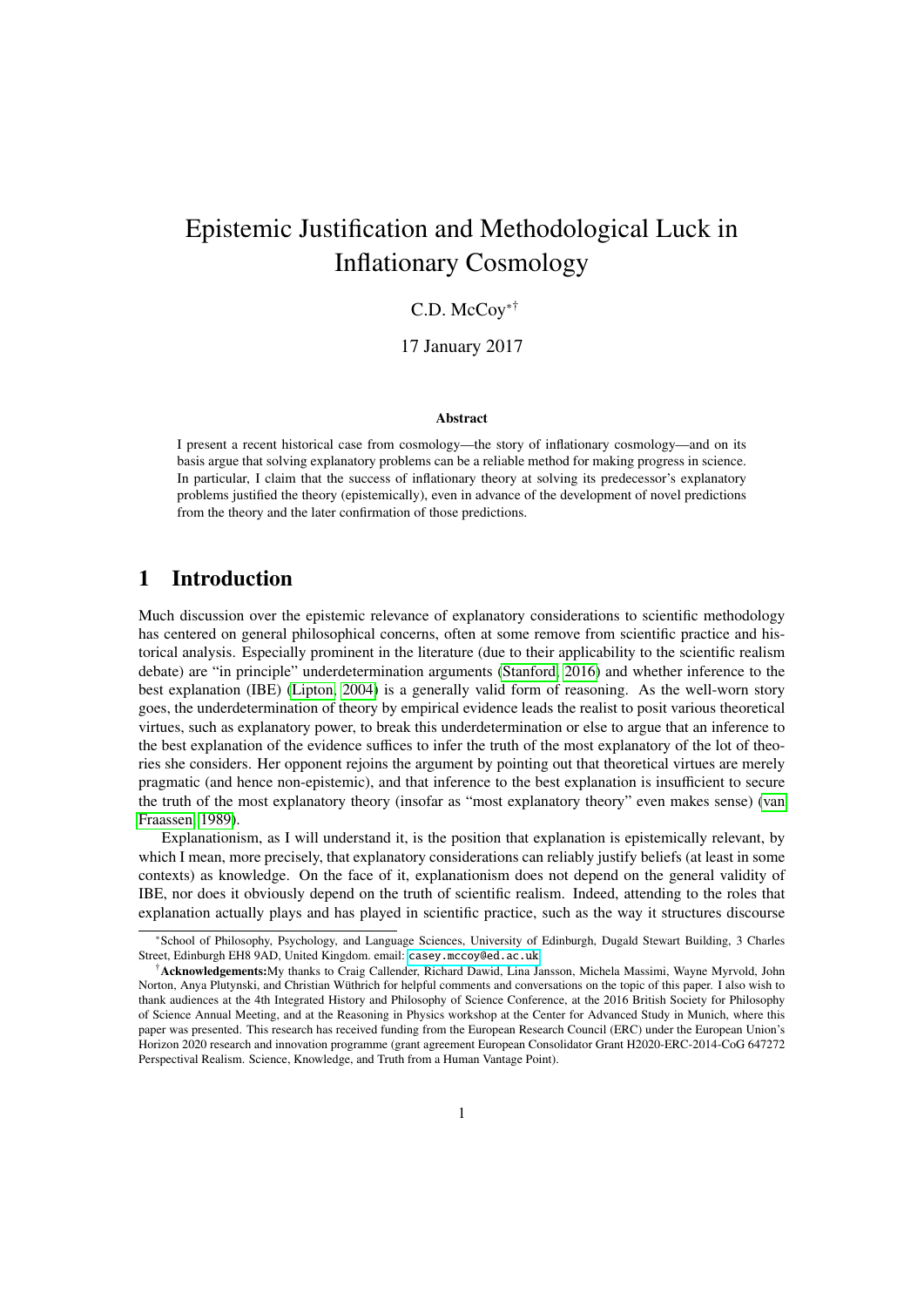in a discipline and coordinates exemplars [\(Woody, 2015\)](#page-16-0), suggests, upon analysis, that explanation is epistemically relevant in various respects and contexts quite independently of philosophical debates over realism.

Is there then aid to be found for the explanationist cause from scientific practice and historical cases that avoids a commitment one way or the other on the realism question?<sup>[1](#page-1-0)</sup> I argue in this paper that there is. The case of inflationary cosmology, I claim, compellingly offers a concrete example of the crucial methodological role that explanatory considerations can and do play in science. It also makes for a strong case that explanatory considerations can provide an epistemological warrant for our scientific theories.

Opposition to explanationism is typically rooted in an empiricist stance towards science. My strategy in this paper is to argue that an empiricist interpretation of the case of inflationary cosmology is implausible, for it relies on evidential resources that are too limited to make rational sense of the success of the theory. Explanationism, by contrast, avails itself of broader evidential resources by allowing explanatory considerations to justify the acceptance of theories. By making use of these resources, the explanationist is able to supply a more satisfying interpretation of this historical episode.

It is convenient for my argument to bracket the anti-realism of the empiricist in order to focus on his epistemology. The empiricist-motivated understanding of the epistemic justification of scientific theories fundamentally rests on the agreement of theory with observation and experiment. An empiricist believes that empirical evidence alone grounds the acceptance of a theory. Explanatory considerations, however, arise from theory rather than just empirical evidence. If a theory explains some observation and that explanatory relation is taken to warrant the theory, then something other than empirical evidence is involved in the justification, a justification which the scrupulous empiricist would reject as extra-empirical.

In the remainder of the introduction I briefly sketch the main contours of my argument.

On empiricist accounts of epistemic justification inflationary cosmology was epistemically no better initially (if not much less justified) than the standard model of cosmology, the hot big bang (HBB) model, since it, for example, lacked distinctive observational support, made no novel predictions, and resolved no real empirical inadequacies with the HBB model [\(Earman and Moster´ın, 1999\)](#page-13-0). It was instead proposed and quickly accepted in the cosmological community on the basis of its putative solution to explanatory problems with the HBB model [\(Guth, 1981;](#page-13-1) [Linde, 1982\)](#page-14-1). According to empiricist epistemology solving such explanatory problems at best provides a non-epistemic justification for accepting inflationary theory (a pragmatic reason for pursuing the theory, for example). According to explanationist epistemology, however, solving explanatory problems can indeed provide an epistemic warrant for scientific theories.

A wealth of precise cosmological data has been acquired in the last 15 years, particularly by the Wilkinson Microwave Anisotropy Probe (WMAP) and the Planck space observatory. Cosmologists routinely claim that these data empirically support the simplest models of inflation—and strikingly so in terms of accuracy.<sup>[2](#page-1-1)</sup> If this claim of confirmation is correct—and it surely is taken as such by most contemporary cosmologists—then inflationary theory should reasonably be considered an empirically successful theory whose predictive successes go beyond the HBB model.

Yet it is important to note that these predictions were not clearly foreseen at the time of inflation's proposal and initial acceptance by the community of theoretical cosmologists. How, then, can this widespread adoption of inflationary theory and its later empirical vindication be explained? While there are surely sociological, psychological, and other non-epistemic factors relevant for a complete historical understanding of this episode, I take it that the philosopher of science should be greatly interested in the question of whether there is a salient methodological, epistemological explanation as well.

<span id="page-1-0"></span><sup>&</sup>lt;sup>1</sup>Readers interested in the status of scientific realism in cosmology are directed to the insightful discussion in [\(Azhar and](#page-12-0) [Butterfield, forthcoming\)](#page-12-0).

<span id="page-1-1"></span> $2$ See, for example, [\(Guth and Kaiser, 2005,](#page-13-2) 888). The chart found there (the same is found in many books, papers, presentations, etc.) depicts observational data from cosmic microwave background (CMB) anisotropies following the curve predicted by inflation almost exactly. This is the kind of correlation that cosmologists often have in mind when they claim that the data supports the inflationary model.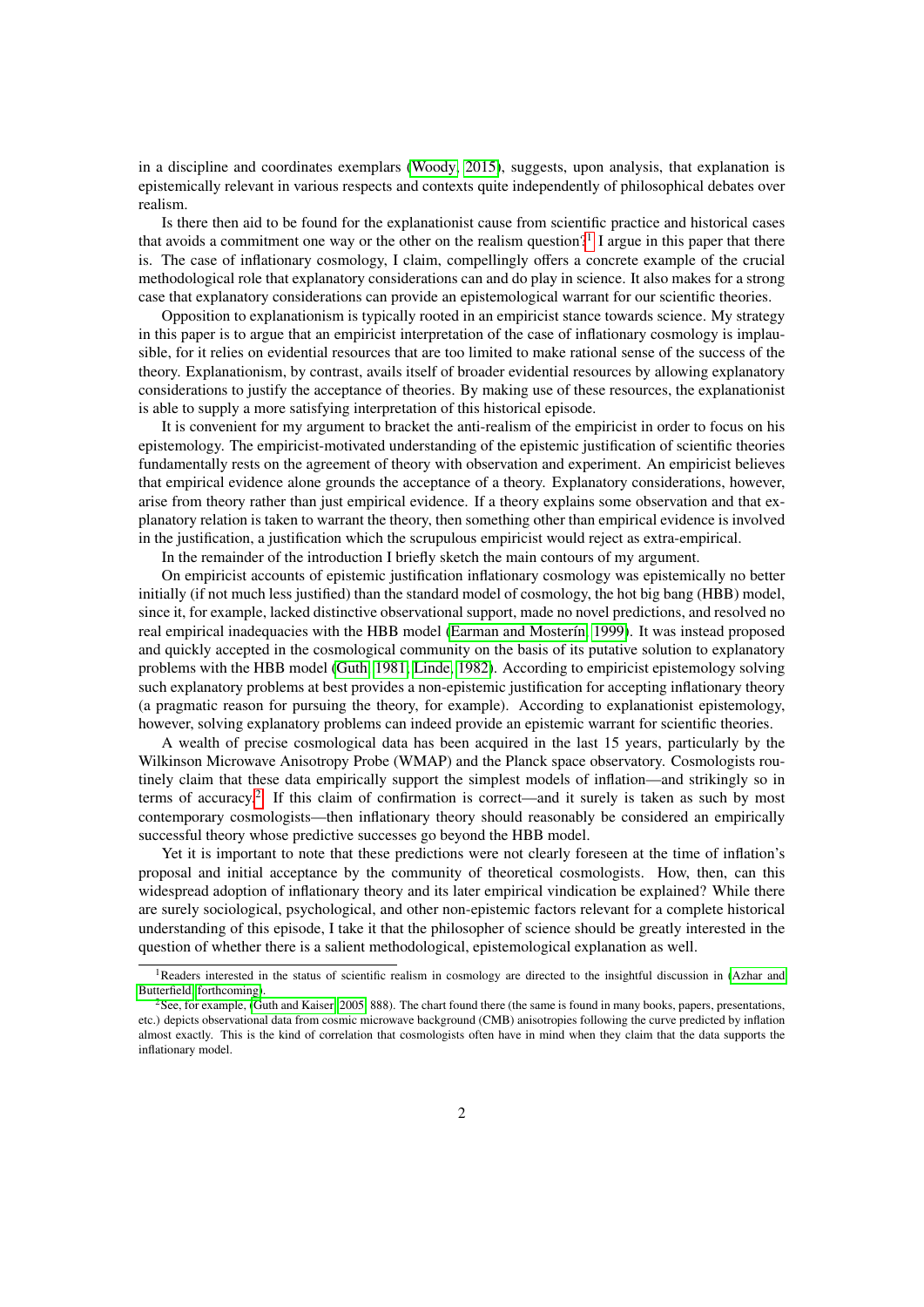I argue that views of science rooted in an empiricist epistemology must admit that inflationary theory's empirical success was achieved by extraordinary methodological luck—roughly, epistemic success achieved through a method no more effective than guessing. Yet this degree of luck is quite implausible in the case at hand, for it seems evident that cosmologists were not guessing; rather, it appears as if they knew the theory was viable from the beginning (much like the similar case of the Higgs mechanism in particle physics). The alternative to the methodological skepticism that comes from attributing extraordinary luck to a scientific success is to consider that inflation's rapid and early acceptance among cosmologists was somehow epistemically justified prior to any observational support or provision of novel predictions.

I propose that the epistemic status of inflationary theory in cosmology in fact rests crucially on explanatory considerations, which arise from its approach to solving explanatory problems with the HBB model, viz. the fine-tuning problems known as the horizon and flatness problems. These problems center on explanations of certain presently observed cosmological conditions, namely the universe's spatial uniformity and flat spatial geometry. Inflationary theory's putative solution of these fine-tuning problems was largely responsible for the widespread acceptance of the theory, principally because inflation provided a better explanation for the uniformity and flatness of space than the HBB model's. I argue, borrowing the terminology of problem-solving and progress from [\(Laudan, 1977\)](#page-14-2), that there is thus a salient and significant methodological story linking inflationary theory's putative success at solving the HBB model's fine-tuning problems with the later confirmation of its observational predictions. Although there is certainly no guarantee that its predictions would be borne out, cosmologists' confidence in the theory's viability is, I claim, reasonably justified by its past problem-solving success.<sup>[3](#page-2-0)</sup>

Because my argument is based on a specific case, it is obviously sensitive to the details of the case. For example, the success of my explanationist account depends on whether inflation does in fact solve the HBB model's fine-tuning problems, which, despite cosmologists' sanguinity on the matter, is disputable. [McCoy](#page-14-3) [\(2015\)](#page-14-3), for example, has recently argued in fact that at present it cannot be said that inflationary theory does solve them. The trouble he raises is that it is not clear how to interpret the problems, since whether inflationary theory solves them or not depends on what precisely the problems are. Conventional interpretations, where fine-tuning is characterized in terms of likelihood or probability, clearly fail for philosophical and technical reasons (Schiff[rin and Wald, 2012;](#page-15-2) [Curiel, 2015\)](#page-13-3). McCoy does, however, suggest various promising alternative interpretations deserving of investigation, such as characterizing fine-tuning as a case of over-idealization or a lack of robustness, which would ground the cosmologists' claim. Some solution, along these lines or otherwise, is clearly required to sustain the argument of this paper, i.e. the conclusion of the paper is conditional on a defensible account of what explanatory problems inflationary theory solves and how it solves them.

I begin with a brief history of recent cosmology, and inflationary theory in particular. It is to this history that I will subsequently apply an empiricist and an explanationist interpretation.

# 2 A Brief History of Inflationary Theory

Cosmology is the science of the universe. From our limited spatiotemporal perspective on it, the universe appears to be remarkably similar in every direction that we look—the universe is nearly isotropic about us. At cosmological distance scales and averaging out smaller scale features (such as galaxies, stars, planets, etc.) we observe a universe very close to uniform. Much of modern cosmology is based on the supposition that perspectives on the universe from elsewhere look much as ours does here and now in our own cosmological neighborhood. This assumption is known as the cosmological principle (CP) [\(Beisbart and Jung, 2006;](#page-12-1) [Beisbart, 2009;](#page-12-2) [Butterfield, 2014\)](#page-12-3). The CP assumes that space is not only locally isotropic (roughly, the same in every direction from here) but also homogeneous (roughly, the

<span id="page-2-0"></span><sup>&</sup>lt;sup>3</sup>As I do not want to presuppose realism, I will use "viability" as a generic epistemic term to represent the epistemic status of a theory rather than truth.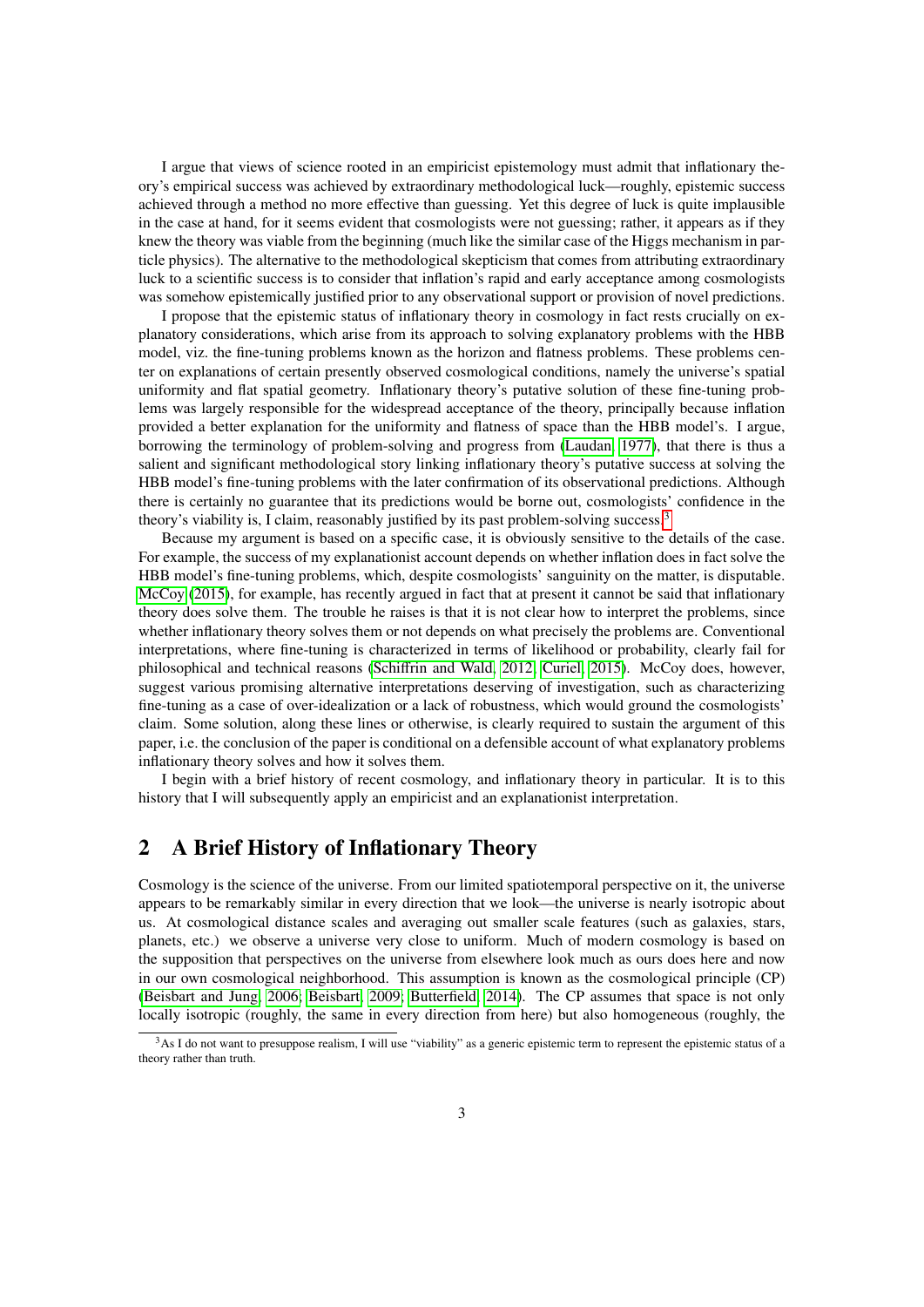same in every place or, equivalently, isotropic about every point in space). Thus the universe as a whole is taken to be (nearly) spatially uniform.

The CP can be used to determine a subset of relativistic spacetimes permitted by the general theory of relativity (GTR), the theory of gravitation relevant for cosmological modeling. The spacetimes that respect the CP are known as Friedman-Robertson-Walker (FRW) spacetimes. Hubble's analysis of observations of receding galaxies in the 1920s suggested that space is expanding, so the appropriate subset of FRW models for modeling our universe is the set of FRW spacetimes that have an initial stage of expansion. These are the FRW spacetimes that may serve as possible hot big bang universes. In an HBB universe, the universe begins in a hot, dense state and then expands (at a decelerated rate) and cools, so that localized observers like ourselves observe every part of the universe (galaxies, for example) moving away from them (in what is known as the Hubble expansion). More accurately, an observer observes the wavelengths of light emitted or absorbed from distant objects shifted relative to what one would expect in local experiments, which lengthening of wavelengths is known as redshifting.<sup>[4](#page-3-0)</sup>

The HBB model was remarkably successful as the standard cosmological model of the latter half of the 20th century [\(Kragh, 1996;](#page-14-4) [Longair, 2006\)](#page-14-5). Two theoretical problems, however, eventually led to its modification by the introduction of inflation [\(Earman, 1995;](#page-13-4) Earman and Mosterín, 1999; [Smeenk, 2005,](#page-15-3) [2013\)](#page-15-4). These problems are generally known as the horizon problem and the flatness problem [\(Dicke and](#page-13-5) [Peebles, 1979;](#page-13-5) [Linde, 1990\)](#page-14-6). Both problems arise from the kind of explanation that the HBB model gives of certain cosmological conditions. The HBB explanation of these observationally-inferred cosmological conditions depends on the universe beginning with very special initial conditions, for which reason these are often called fine-tuning problems [\(McCoy, 2015\)](#page-14-3).

The horizon problem begins with the observation of the (near) spatial isotropy of the universe, from which one infers (on the basis of the CP) its (near) spatial homogeneity as well. In order for the HBB universe to be as spatially uniform as it is now, it had to be extraordinarily uniform near in time to the big bang itself. If it had been the slightest bit less uniform initially, the universe would be nowhere near as uniform as it is now. This fine-tuning of initial conditions required to yield the presently observed uniformity is therefore perhaps better described as the "uniformity problem" (Earman and Mosterín, 1999, 18). A more robust explanation of uniformity than the HBB model's (which depends on special initial conditions) is, however, precluded by the presence of particle horizons in the model (this being the origin of the name of the problem). Particle horizons separate the observable universe into a large number of causally disconnected regions, i.e. regions of the universe that could never have physically interacted (in such a way so as to insure uniformity). These horizons thus represent an obstacle to devising a physical scenario to explain flatness and uniformity which would be less dependent on special initial conditions.

The flatness problem starts from the recognition that the universe's spatial geometry is very close to flat (or Euclidean). To be as nearly flat as we observe it to be today, the universe's spatial curvature had to be extraordinarily flat near in time to the big bang. If it had been any more curved, the universe would have never produced stars and galaxies or else would have quickly contracted back into a big bang. The fine-tuning of initial conditions required for this degree of flatness is known as the flatness problem. A more robust explanation of flatness than the HBB model's (which depends on special initial conditions) is, however, precluded by the presence of particle horizons as well [\(McCoy, 2015\)](#page-14-3). Thus the presence of horizons represents a constraint on solving both problems.

Inflation is a cosmological scenario that was first proposed by [Guth](#page-13-1) [\(1981\)](#page-13-1) to solve the horizon and flatness problems.<sup>[5](#page-3-1)</sup> Inflationary theory is based on the supposition that the very early universe underwent

<span id="page-3-0"></span><sup>4</sup>Further details on HBB cosmology can be found in standard cosmology textbooks [\(Dodelson, 2003;](#page-13-6) [Mukhanov, 2005;](#page-14-7) [Wein](#page-15-5)[berg, 2008\)](#page-15-5) and in some work aimed at philosophers [\(Smeenk, 2003;](#page-15-6) [Ellis, 2007;](#page-13-7) [McCoy, 2016\)](#page-14-8). Precise mathematical details can be found in [\(McCabe, 2004;](#page-14-9) [Malament, 2012\)](#page-14-10).

<span id="page-3-1"></span> ${}^5$ Guth (and other early adopters of inflation [\(Linde, 1982;](#page-14-1) [Albrecht and Steinhardt, 1982\)](#page-12-4)) was also somewhat concerned to solve a cosmological problem that arises in grand unified theories (GUTs) in particle physics. This problem, the monopole problem, is that in certain GUTs magnetic monopoles are created in sufficient numbers that they should be observable, but in fact no magnetic monopoles have ever been observed. As it is an external problem [\(Penrose, 1989\)](#page-15-7) in the context of HBB cosmology (it only concerns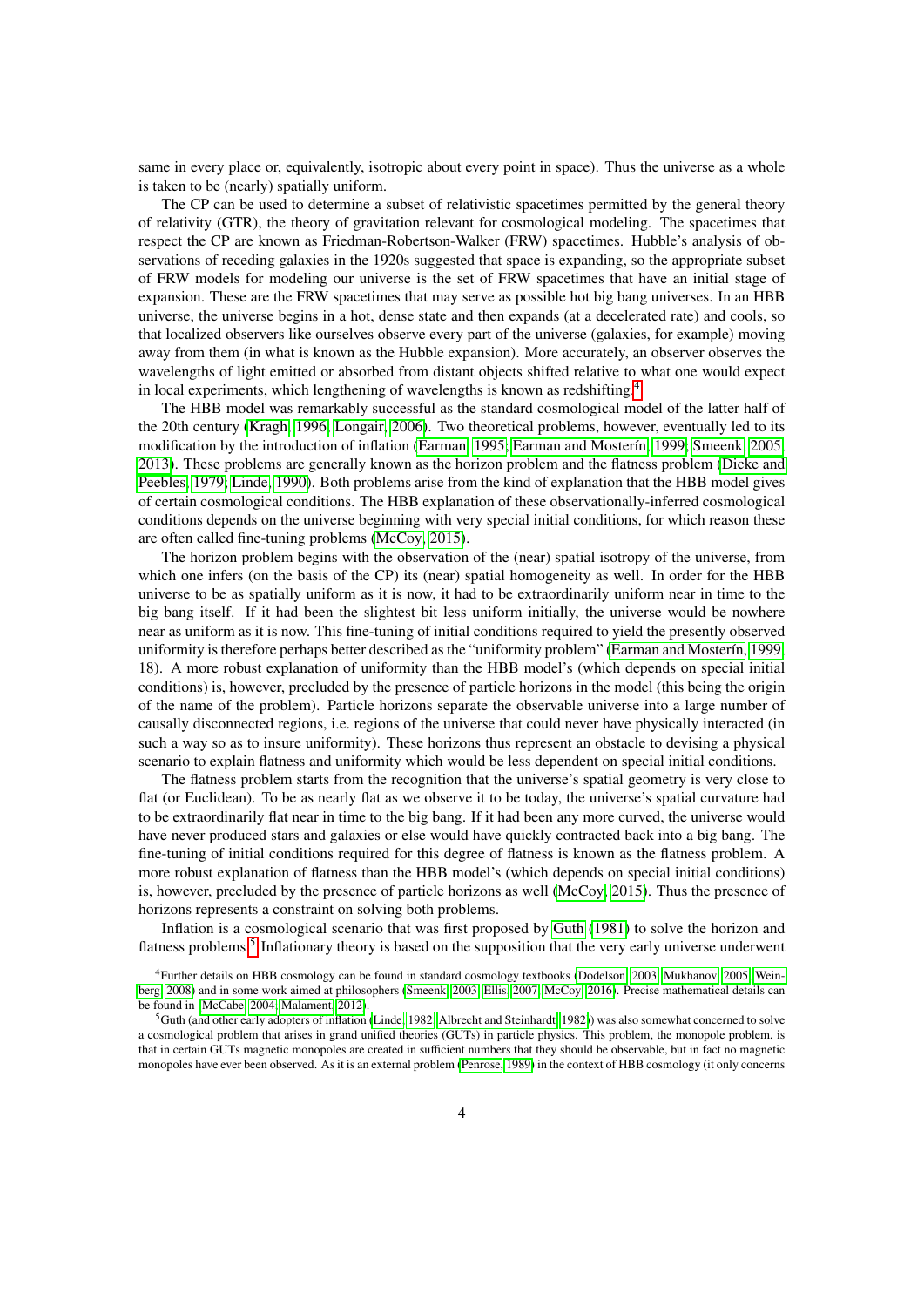a brief period of accelerated and exponential spatial expansion. This expansion greatly increases the size of particle horizons—indeed, to such a degree that the entire observable universe fits within a single causally-connected region. Note that this accelerated expansion is in contrast to the decelerated Hubble expansion that figures in the HBB model (which in any case takes over after the end of inflation in order to maintain consistency with the empirically confirmed aspects of the HBB model). Proponents of the theory claim that the effect of inflation is to flatten the spatial geometry of the universe and make its contents more uniform. (One may usefully—if in some important respects disanalogously—picture the inflation of a balloon, which decreases the curvature of the balloon's surface and smooths small irregularities on the surface.) This mechanism is thought to operate for a brief period in the very early universe, giving rise to the conditions that eventuate in the presently observed spatial flatness and uniformity.<sup>[6](#page-4-0)</sup>

The HBB model's fine-tuning problems are not problems concerning the model's consistency or empirical adequacy, since the model is certainly capable of explaining the present flatness and uniformity of the universe. Why does the universe have a flat geometry? Why is the universe so uniform? According to the HBB model it is because the universe was initially very uniform and close to flat; it then evolved (according the the dynamical laws of general relativity) to the present degree of uniformity and flatness. This is clearly an explanation of the kind that is paradigmatic of physics.

Instead the problems raise concerns over the kind of explanation given by the model [\(Earman and](#page-13-0) Mosterín, 1999). The essence of the problems is that only the explanatorily-deficient special initial conditions can give rise to certain currently-observed conditions within the context of the standard HBB model. The special initial conditions of the HBB model are explanatorily deficient because they are not robust. They make the explanations of which they are part *fragile*: if the conditions had been ever so slightly different, the explanation no longer would hold.

Since these conditions, uniformity and flatness, are supposed to be natural outcomes of inflation, cosmologists maintain that the previous paradigm's fine-tuning problems are solved by inflationary theory. Inflationary models explain our observations better than the HBB model, because inflationary theory is able to give more robust explanations of uniformity and flatness. The universe could have begun with a range of initial conditions which would eventuate in a present universe as flat and uniform as we observe it. This is certainly not to say that inflationary theory suffers from no fine-tuning of its own.<sup>[7](#page-4-1)</sup> It is just to say that the inflationary explanation is better than the HBB one: it does not depend on special initial conditions to the degree that the HBB one does.

It is important to emphasize that at the time of its introduction inflationary theory could not be said to differ in its observable consequences from the HBB model. As already noted, this is because the inflationary stage must "smoothly splice" into some early stage of the hot big bang universe so that the latter's observationally confirmed content (the existence of the cosmic microwave background (CMB), light element abundances in accord with big bang nucleosynthesis, and the Hubble expansion) are not lost. The CMB is particularly important in cosmological research, for it provides observational evidence of the earliest times available to us. It is a remnant of the decoupling of light from matter, which light has since traveled freely throughout the universe with an imprint of the primordial perturbations from uniformity at the time of decoupling. Since inflation occurs well before the decoupling of light from matter responsible for the CMB, inflation itself is *in principle* observationally inaccessible (as are the initial conditions of the universe). Accordingly, basic inflationary models are observationally equivalent to HBB models.

Initially, inflationary theory also had no clear observational consequences which would differentiate it from the standard HBB model. Hence, cosmological theory in the early 80s is an actual case of transient

speculative theories in particle physics), it will not be discussed here.

<span id="page-4-0"></span><sup>6</sup>See [\(Smeenk, 2003,](#page-15-6) [2005,](#page-15-3) [forthcoming;](#page-15-8) [McCoy, 2015\)](#page-14-3) for philosophical criticism and historical details concerning inflationary theory.

<span id="page-4-1"></span> $7$ [Smeenk](#page-15-6) [\(2003,](#page-15-6) 182) remarks that there is a trade in fine-tuning of initial conditions for fine-tuning of other physical character-istics of inflation, e.g. its potential. [McCoy](#page-14-3) [\(2015\)](#page-14-3) also discusses fine-tuning in the context of inflation.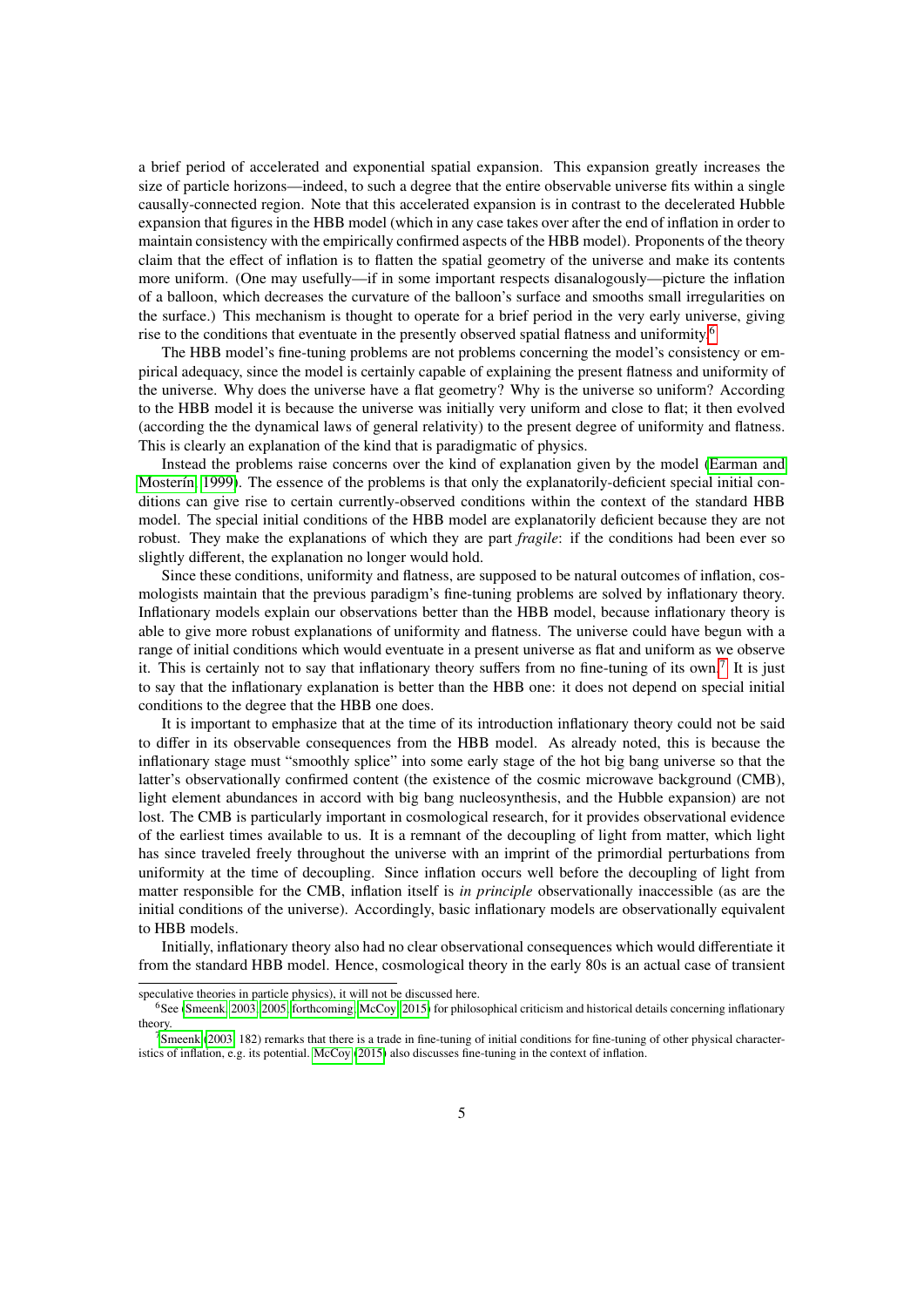underdetermination [\(Sklar, 1975,](#page-15-9) [1981;](#page-15-10) [Stanford, 2001,](#page-15-11) [2006\)](#page-15-12) of theory by evidence.<sup>[8](#page-5-0)</sup> The only clear difference between the two, then, is in how they explain observed cosmological conditions like uniformity and flatness. This circumstance is precisely what makes the case an important one, for it isolates explanatory considerations. In most familiar historical cases, by contrast, differences in explanatory considerations are accompanied by empirical differences, such that epistemological differences can always be easily attributed to the empirical ones.

Cosmologists were evidently not bothered by this lack of distinguishing empirical evidence and quickly adopted the inflationary framework for theorizing (Earman and Mosterín, 1999; [Smeenk, forth](#page-15-8)[coming\)](#page-15-8). The usual reason given then (and to a significant extent even to this day) was that inflationary theory solved the HBB fine-tuning problems [\(Lightman and Brawer, 1990\)](#page-14-11). Although inflation was quickly accepted during inflationary theory's early history, at present the generally acknowledged best argument for inflationary theory is not that it (allegedly) solves these problems however; instead it rests on the striking observational confirmation of predictions later developed out of the inflationary framework, specifically of a very precise spectrum of small anisotropies in the cosmic microwave background.

It was soon realized after the introduction of inflation that quantum fluctuations in a hypothetical scalar field (the "inflaton") responsible for inflation could seed the primordial density perturbations of the hot big bang [\(Mukhanov and Chibisov, 1981;](#page-14-12) [Guth and Pi, 1982;](#page-13-8) [Hawking, 1982;](#page-13-9) [Bardeen et al., 1983\)](#page-12-5), which density perturbations are then later imprinted in the CMB (and eventually give rise to structure formation—galaxies, stars, etc.—in the universe as a whole). This development came quickly on the heels of the general acceptance of inflation (within one to two years). Nevertheless, it is clear from the cited papers that the motivation for this work was to build on the accepted success of inflationary theory at solving the HBB model's fine-tuning problems, not merely the realization that inflationary theory was capable of generating new predictions of CMB anisotropies.<sup>[9](#page-5-1)</sup>

The existence of these anisotropies in the CMB was observed by NASA's Cosmic Background Explorer (COBE) in the early 90s, although the precision of the observations was limited. The inflationary predictions of a precise spectrum of anisotropies that are adiabatic, gaussian, and nearly scale-invariant were (arguably) confirmed in the early 2000s by WMAP [\(Mukhanov, 2005;](#page-14-7) [Linde, 2007;](#page-14-13) [Baumann,](#page-12-6) [2009\)](#page-12-6). More recently they were (arguably) confirmed, and with even greater precision, by the Planck satellite [\(Linde, 2014;](#page-14-14) [Guth et al., 2014\)](#page-13-10).

To what degree inflationary theory is actually confirmed by these observations remains a matter of debate [\(Ijjas et al., 2013,](#page-13-11) [2014\)](#page-13-12). It is striking, however, that a research program motivated by and widely accepted on the basis of its solution of mere explanatory problems should lead to specific, novel predictions that are then confirmed much later. It is a case from modern physics, like the Higgs mechanism [\(Dawid, 2013;](#page-13-13) [Friederich et al., 2014\)](#page-13-14), where it seems like theoretical physicists were right about a theory well in advance of its confirmation and seemingly *knew* they were right. It is a task for the philosophy of science to make sense of such episodes, so to this task I turn.

## 3 Empiricist Interpretations of Inflationary Case

In this section I consider how this historical episode would be understood from an empiricist point of view on scientific epistemology. Certainly there are a variety of views that could be considered empiricist in outlook. Nevertheless, I take it that a fundamental tenet of a broadly empiricist view of science is that scientific knowledge is empirical knowledge. Thus it is at bottom our empirical knowledge that must justify acceptance of scientific theories (accepting that scientific theories go beyond empirical knowledge).

<span id="page-5-0"></span> ${}^{8}$ It is irrelevant to the decisions of actual scientists whether theories are "in principle" underdetermined given all possible evidence. What matters is if theories can be distinguished given presently available or expected future empirical tests.

<span id="page-5-1"></span> $9T$ o be sure this work did not come out of a vacuum. The relevant pre-history to inflation, particularly the many contributions by Soviet physicists like Starobinsky, is presented in detail in [\(Smeenk, 2003\)](#page-15-6).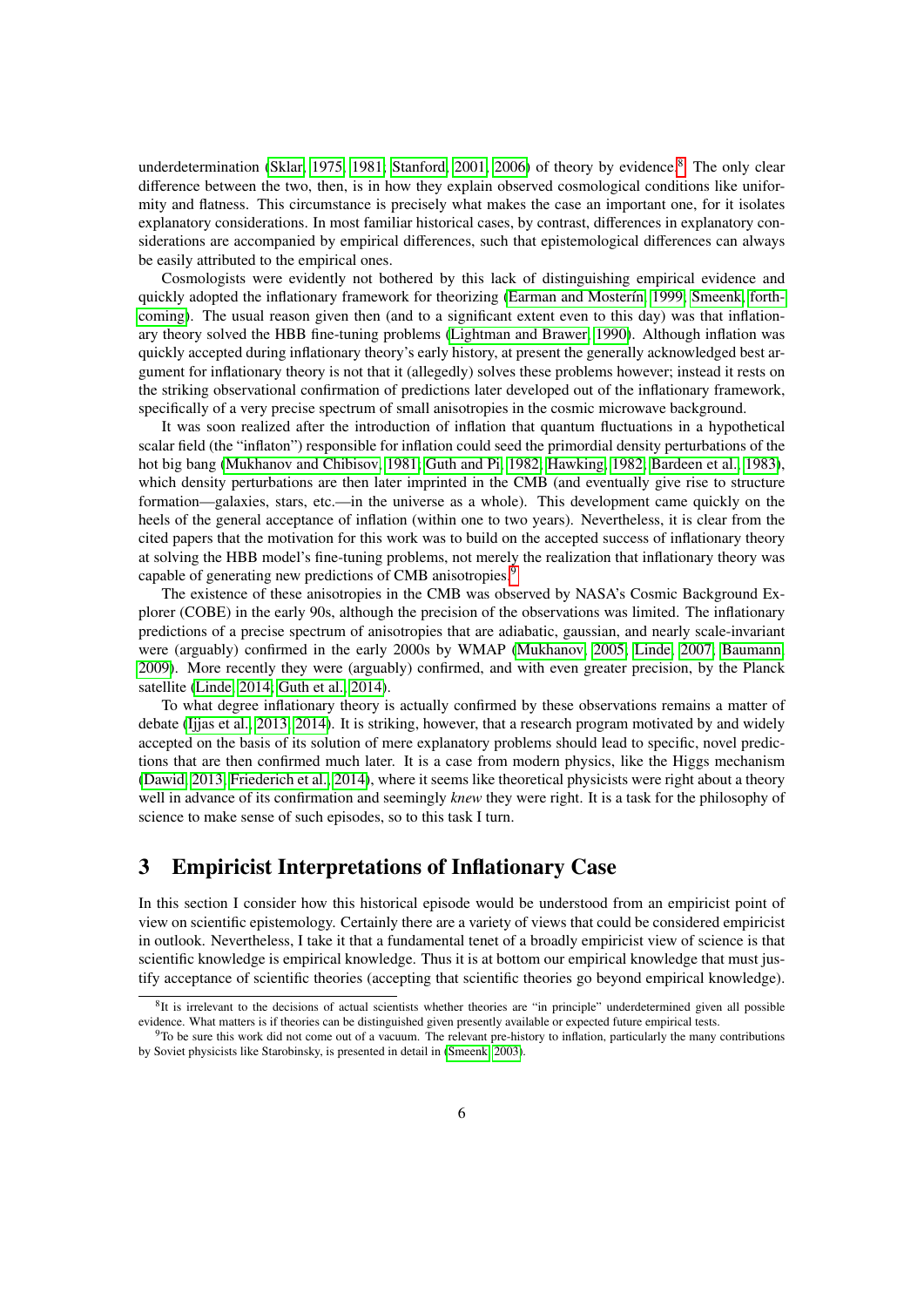If an empiricist holds that a scientific theory is epistemically justified, it is because our empirical knowledge in some sense warrants it. There are various more precise empiricist positions one could therefore take that differ on just what justifies this acceptance. I consider two—what I will call simple empiricism and predictivism—which illustrate the most salient empirically grounded features of scientific theories empirical adequacy and empirical confirmation.

The simplest empiricist conception of epistemic justification of scientific theories requires only that a scientific theory is empirically adequate.<sup>[10](#page-6-0)</sup> A theory is empirically adequate, roughly speaking, if the theory's observable consequences correctly describe the known phenomena within its purview.<sup>[11](#page-6-1)</sup> The standard of warrant is therefore consistency. This is obviously an empiricist conception of epistemic justification, since theory acceptance is licensed solely by agreement with empirical knowledge. Thus, on this conception of epistemic justification if a theory is empirically adequate, then it is epistemically justified to accept the theory.

Empirical adequacy is a fairly weak standard on epistemic justification, i.e. it is permissive with respect to theory acceptance. Note that on the simple empiricist view no empirically adequate theory is better justified than its empirically adequate competitors. It therefore follows that theory choice (or acceptance) is, for the simple empiricist, necessarily based on non-empirical grounds when empirical evidence transiently underdetermines theory. These grounds may provide merely a pragmatic warrant to accept a theory [\(van Fraassen, 1980\)](#page-15-13) or may be driven by social or contextual values [\(Longino, 2002\)](#page-14-15). The strict kind of empiricist which I am describing here does not, however, allow for these grounds to *epistemically* justify the choice. Less strict empiricists may of course allow that some of these theoretical virtues or social values do so and continue to call themselves empiricists, but this is strictly speaking a significant departure from empiricism, in particular the fundamental epistemological tenet of empiricism noted above.[12](#page-6-2)

Predictivism, the second empiricist position I introduce, maintains the doctrine that empirical knowledge is the ground for the epistemic justification of scientific theory, but also holds that the empirical confirmation of novel predictions confers greater credibility to the hypothesis that makes them than a hypothesis which merely accommodates the same empirical facts. Whether predictivism is correct has been vigorously debated in the past few decades [\(Worrall, 1985;](#page-16-1) [Maher, 1988;](#page-14-16) [Nickles, 1988;](#page-15-14) [Lipton,](#page-14-17) [1990;](#page-14-17) [Collins, 1994;](#page-13-15) [White, 2003;](#page-15-15) [Barnes, 2008;](#page-12-7) [Harker, 2008;](#page-13-16) [Douglas and Magnus, 2013\)](#page-13-17). Regardless of the truth of the doctrine, we can at least state an appropriate conception of epistemic justification on the behalf of the predictivist: a scientific theory is epistemically justified to the extent that its novel predictions are empirically confirmed. A theory that does not offer novel predictions or whose predictions remain untested is accordingly unjustified.

Predictivism is especially noteworthy in the present context since there is a predictivist analysis of the case of inflationary theory (Earman and Mosterín, 1999). Earman and Mosterín's principal claim is that inflationary theory is epistemically unjustified. Thus they are clearly not simple empiricists (in the sense defined above), since the HBB model and the inflationary modification thereof were at the time of the latter's devising up until the 2000s equally empirically adequate to known observations. By the simple empiricist standard of epistemic justification the two theories were therefore equally epistemically justified. According to the predictivist interpretation of the story of inflation the HBB model was epistemically justified because it made novel predictions (the existence of the CMB and light element abundances in accord with big bang nucleosynthesis) which were observationally confirmed (Earman and Mosterín,

<span id="page-6-0"></span><sup>&</sup>lt;sup>10</sup>[van Fraassen](#page-15-13) [\(1980\)](#page-15-13) holds something very much like this conception, although there are various particularities of his view, which, because they are not relevant to my overall argument, I will not add here.

<span id="page-6-1"></span> $11$ To avoid any confusion, I should emphasize that I restrict "observable" to a time contemporary to the assessment of adequacy, for this is the standard relevant to the decision making of actual scientists. It matters not for methodology what in principle could be or could have been observed by hypothetical, all-knowing scientists of the past and future.

<span id="page-6-2"></span> $12$ If all it takes to be an empiricist is to accept that empirical considerations are epistemically relevant, then almost nobody fails to be an empiricist. Hence empiricism would not be a position worth discussing. I take it that proper empiricists in fact exist and do accept the fundamental epistemological tenet presented above.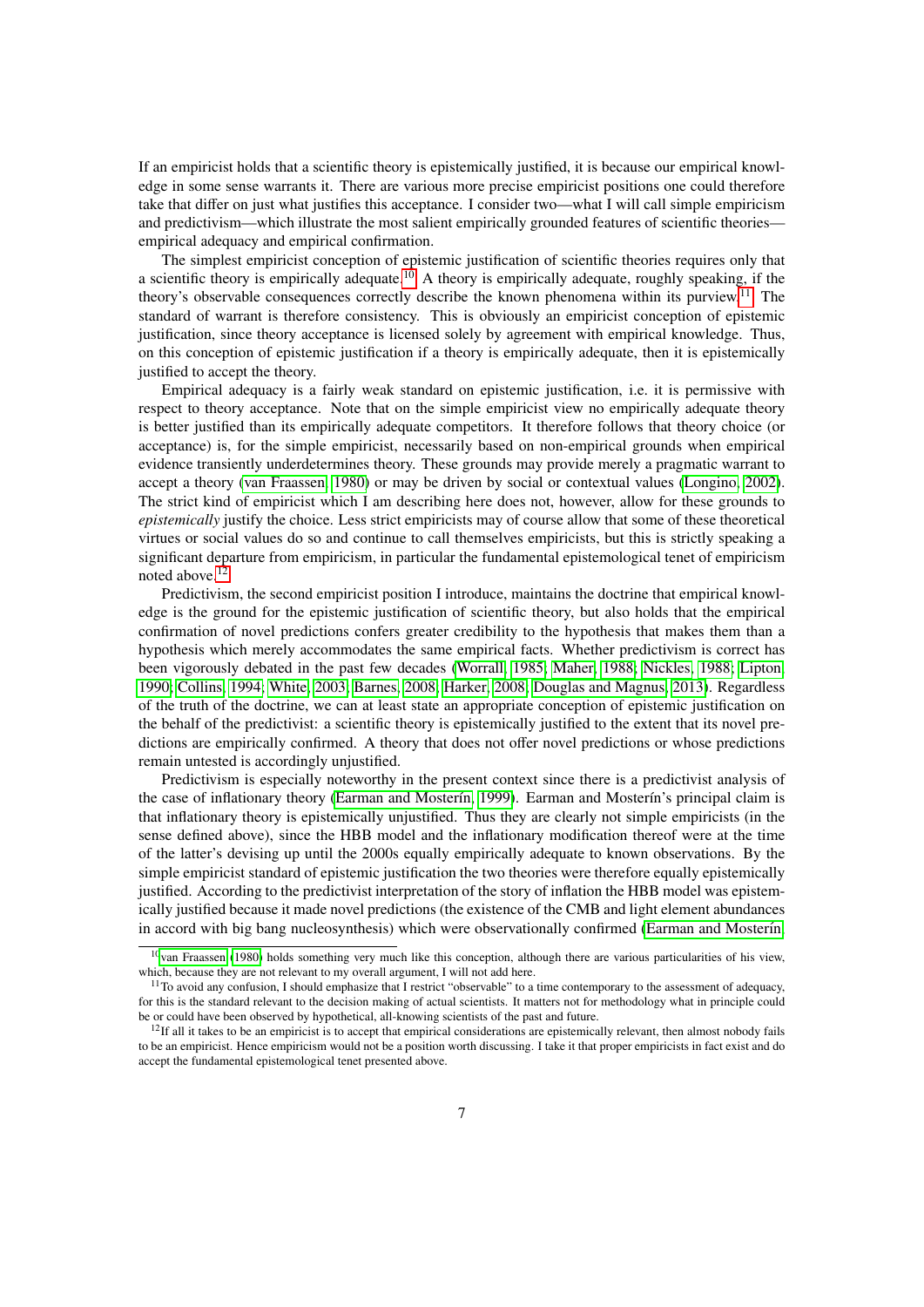[1999,](#page-13-0) 19); inflationary theory merely accommodates these predictive successes after the fact. Thus, according to the predictivist, the HBB model was better justified than inflationary theory at the time of the latter's proposal and acceptance in the community.

The post-2000 observation of a precise spectrum of anisotropies by the WMAP and Planck satellites which confirm novel predictions of inflationary theory should, according to the predictivist standard of epistemic justification, reverse the judgments of Earman and Mosterin's 1999 assessment, for at that time only the imprecise detection of some degree of CMB anisotropy had been obtained by the COBE satellite. The HBB model by itself suggests no novel predictions of the spectrum of inhomogeneities in the matter distribution of the universe, since it is by assumption spatially homogeneous. Lacking any motivation for a particular primordial spectrum of inhomogeneities, the HBB model becomes disfavored with respect to inflationary theory. For the predictivist this is entirely due to the successful confirmation of inflationary theory's predictions.

It is worth pointing out that the HBB model can in fact be easily modified (ad hoc) to accommodate the new data by introducing by fiat the correct primordial spectrum of spatial inhomogeneities that accounts for the observed anisotropies.<sup>[13](#page-7-0)</sup> Thus, on a simple empiricist assessment the empirical adequacy (and justification) of both the HBB model and inflationary theory remains equivalent (although naturally the pragmatic assessment of these two theories by cosmologists may have changed).

Inflation has been widely accepted by theoretical cosmologists since shortly after its introduction and continues to be widely accepted at present as a core component of the contemporary standard model of cosmology (the so-called Λ*CDM* model). Since there was no epistemic reason for the initial acceptance according to the predictivist, he must explain the sociological fact of inflation's adoption by the community of theoretical cosmologists by non-epistemic factors. From the common empirical point of view of simple empiricism and predictivism such facts about theory choice can only be accounted for by pragmatic, sociological, or other contingent historical factors, since there is no rationally compelling epistemic reason to favor (for the simple empiricist) one empirically adequate theory over another or (for the predictivist) to adopt an untested speculative proposal. Indeed, Earman and Mosterín [\(1999,](#page-13-0) 6ff.) unsurprisingly offer precisely these kinds of factors to explain the quick adoption of inflationary theory in the early 80s.

In this section I have provided two interpretations of this scientific episode based on standards of epistemic justification motivated by prominent empiricist doctrines found in the philosophical literature. The predictivist account offers the following claims and explanations:

- 1. (<1980) The HBB model is epistemically justified because of the successful confirmation of its novel predictions.
- 2. (1980) Inflationary theory is epistemically unjustified because it does not offer any novel predictions.
- 3. (early 1980s) Inflationary theory remains epistemically unjustified because its novel predictions are unconfirmed.
- 4. (early 1980s) Inflationary theory's adoption by cosmologists is understood to be for pragmatic, social, or other non-epistemic reasons.
- 5. (2000s) Inflationary theory is epistemically justified because of the successful confirmation of its novel predictions.

The simple empiricist account offers these:

<span id="page-7-0"></span><sup>&</sup>lt;sup>13</sup>As a referee puts it, the output spectrum of inhomogeneities of any early universe theory, e.g. inflationary theory, can be taken as an initial condition of the HBB model.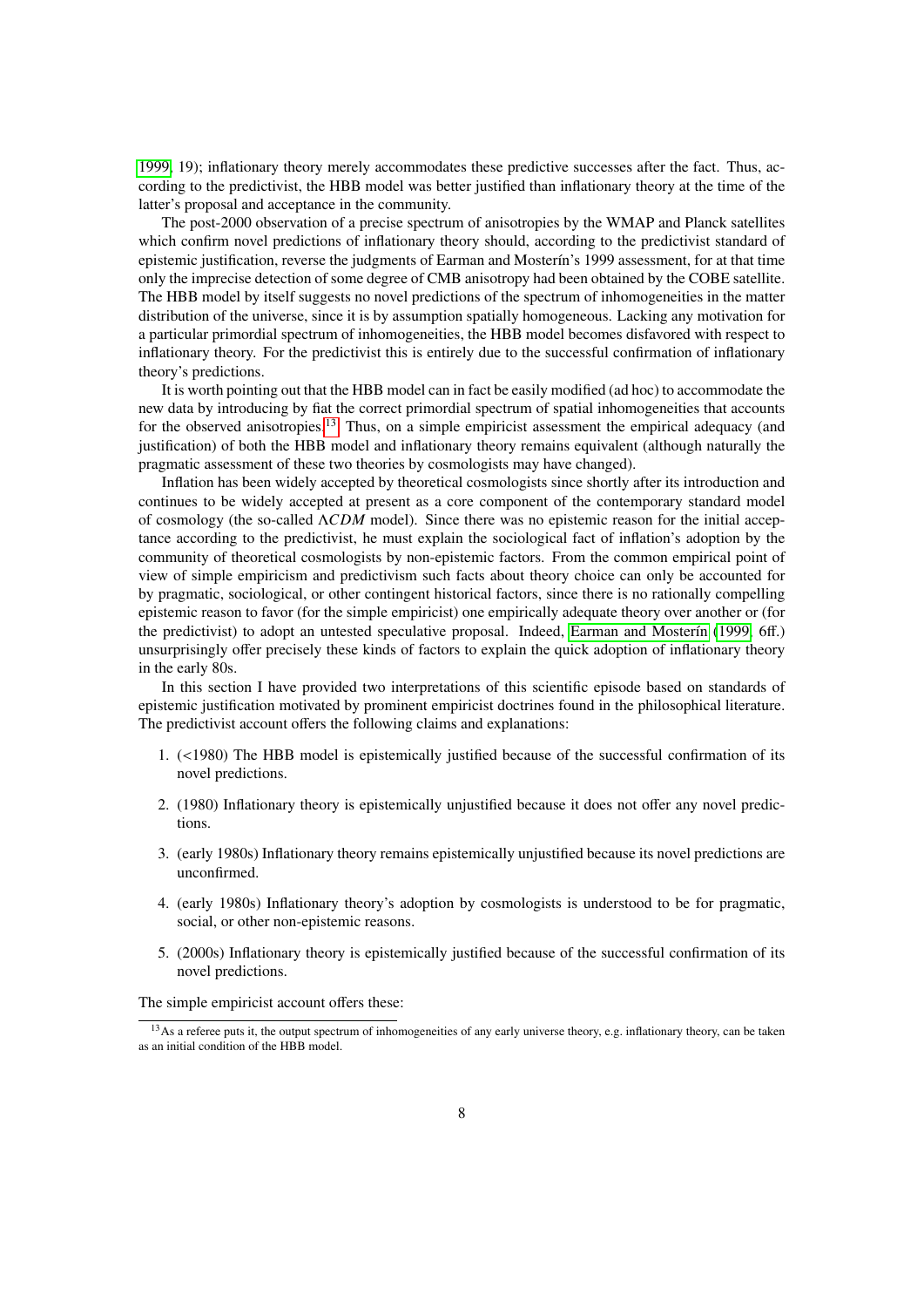- 1. (<1980) The HBB model is epistemically justified because it is empirically adequate to all observed cosmological phenomena.
- 2. (1980) Inflationary theory is equally epistemically justified because it is empirically adequate to all observed cosmological phenomena.
- 3. (early 1980s) Inflationary theory's adoption by cosmologists is understood to be for pragmatic, social, or other non-epistemic reasons.
- 4. (2000s) Inflationary theory is epistemically justified because it is empirically adequate to WMAP observations, as is an ad hoc HBB model appropriately modified.

#### 4 A Confutation of Empiricist Interpretations

Is the empiricist epistemology adequate to interpreting this historical episode? I argue in this section that it is not. The central claim of my argument is that empiricist explanations of inflationary theory's epistemic success must accept an implausible degree of luck in its attainment. A methodological view that attributes such luck to scientific successes evinces some degree skepticism toward the idea that the methodology of science is a reliable means of securing scientific knowledge. If such skepticism is severe in degree, then it should, like any philosophical skepticism, be held in abeyance where there are viable philosophical alternatives. I propose my explanationist alternative in the next section.

To begin, it is worth remarking that luck of various kinds certainly does play an ineliminable role in the sciences. It is surely the case that Guth, for example, was quite lucky to hit on the idea of inflation and its solution to the HBB model's fine-tuning problems. With respect to scientific methodology accepting some degree of luck is just to recognize that the methods of science offer no infallible means to scientific knowledge. There is, after all, no general logic of discovery [\(Nickles, 1990;](#page-15-16) [Schickore, 2014\)](#page-15-17).

The kind of luck relevant to my argument is what might be called "methodological" luck. By methodological luck (admittedly an oxymoron) I mean a case where epistemic success is achieved by means of a method no better (epistemically) than random guessing [\(Nickles, 1987\)](#page-14-18).<sup>[14](#page-8-0)</sup>

Attributing a sufficiently high degree of luck to scientific successes threatens the explanatory power of any epistemology that demands it. Either the methods of science are sufficiently reliable, economical means to epistemically justified theories, or, with Popper, we conclude that "the success of science is not based upon rules of induction, but depends upon luck, ingenuity, and the purely deductive rules of critical argument" [\(Popper, 2002,](#page-15-18) 70). A preponderance of clear cases of luck of this sort would either indicate that the methodology of science is indeed unreliable (if methodological at all) and hence could not explain many clear cases of progress, or else it would suggest that some economical methods have so far been overlooked within that conception of scientific methodology. In the latter case, examples thought to be matters of luck may in fact be rather sensible applications of legitimate methodology [\(Jantzen,](#page-14-19) [2016\)](#page-14-19). Even a single case of significant putative methodological luck, however, may put pressure on the reliability of a conception of scientific methodology that accepts it, particularly if the case is a central development within some science.

I claim that the successes of inflationary theory represent just such a case. The case demonstrates that empiricism does lead to an undesirable methodological skepticism, for empiricist methods and standards of justification are inadequate to explaining these successes. To make the point clear, it is necessary to

<span id="page-8-0"></span><sup>&</sup>lt;sup>14</sup>It is difficult to provide a precise rendering of the concept, since it depends on being able to specify a relevant set of possible theories over which one may guess. This depends on making assessments of transient underdetermination with respect to several things, such as the relevant criteria of epistemic appraisal, scientificality conditions [\(Dawid, 2013\)](#page-13-13), etc. Due to such difficulties, the overcoming of which would contribute little to the present argument, the intuitive characterization I have given must suffice for this paper.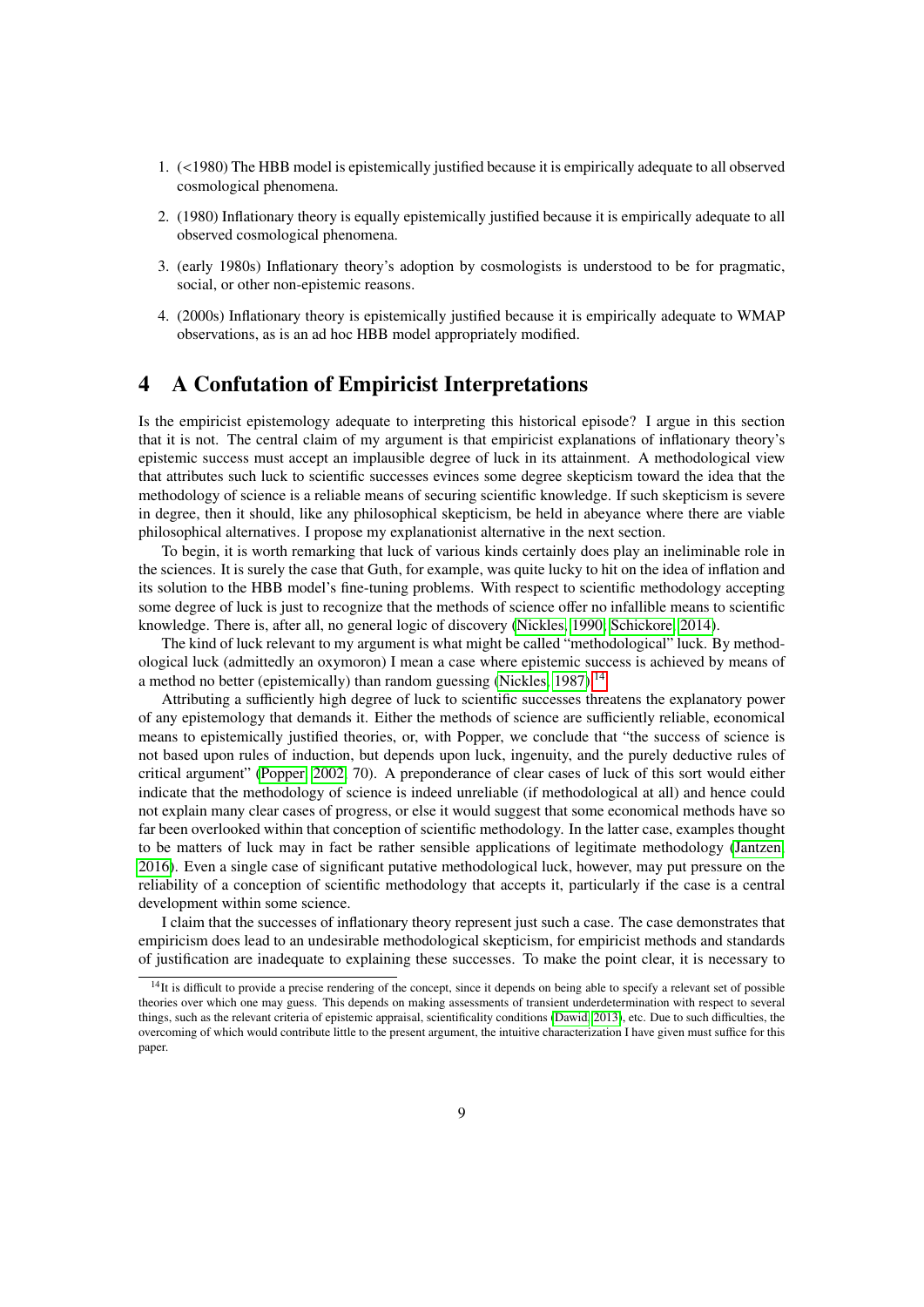explain, following [Nickles](#page-14-20) [\(1985\)](#page-14-20), how discovery and progress (i.e. epistemic success) are connected to epistemic justification.

For methodology to be epistemically relevant to the progress of science, standards of epistemic justification should be appropriately related to the methods of theory generation. That is, "there must be some degree of coupling between the modes of generating theories and criteria of epistemic appraisal" [\(Nickles, 2000,](#page-15-19) 92). Otherwise our modes of generating theories are no better epistemically than blind guessing. This is because methods of discovery—the modes of generating theories in Nickles' terminology or positive heuristics in Lakatos's—furnish candidate theories which are subsequently subject to the relevant criteria of epistemic appraisal (e.g. the empiricist criteria of epistemic justification, etc.). Unless the modes of generating theories furnish candidates in a way that lends sufficient credence to their future viability (with respect to the appropriate criteria of epistemic appraisal), then there is no reason to expect methods of discovery to be epistemically relevant. Thus we see that discovery is epistemically relevant to justification if methodology is indeed economical in this way.

Consider how this functions in the context of empiricist epistemology. The empiricist view of science can certainly provide an acceptable account of those cases, so familiar from the history of science, where recalcitrant empirical data motivated the development of theories to save the phenomena responsible for them. It is no surprise that theories generated to save these phenomena should do so, as there is a strong coupling between the empiricist standard of justification and the heuristic that guides discovery based on it. Recall that empirical adequacy is the most basic empiricist conditions on epistemic justification. Recalcitrant data represents an empirical problem for science [\(Laudan, 1977\)](#page-14-2), because a theory that cannot account for the associated phenomena is epistemically unjustified according to this basic condition. Such empirical problems obviously motivate the discovery of—in a sense, generate—theories which can account for the unaccounted for phenomena. Success in this endeavor—judged according to the basic empiricist condition on epistemic justification—represents progress over previous theories which could not. In this way solving scientific problems of empirical adequacy is motivated and success is judged by standards of epistemic justification.

Consider, for contrast, a methodology that privileges *simple* theories. There is evidently no coupling between a mode of generating simple theories and empiricist criteria of epistemic appraisal, since empiricism would only sanction simplicity as epistemically relevant when observations are in fact appropriately simple. A mode of generating simple theories is thus successful only as a matter of luck. It is therefore not epistemically relevant unless there is also an epistemic criterion of simplicity. There could seemingly only be such a criterion, however, if the world is in fact appropriately simple, which it is evidently not in any substantive sense. Therefore one is left to consider simplicity as at best only a pragmatic factor.

Returning to the case of inflation, it is crucial to recognize that inflation was motivated, i.e. generated, by the explanatory problems of the HBB model, not by empirical problems or its provision of novel predictions.<sup>[15](#page-9-0)</sup> In other words, inflationary theory did not come about by the generative methods related to empiricist-sanctioned conditions on epistemic justification. Its acceptance in the community too was neither based on solving an empirical problem nor its promise of novel predictions, but on its putative solution to these explanatory problems. Thus its later epistemic success through the confirmation of its novel predictions cannot be wholly attributed to the empiricist's epistemologically-approved methodology.

From a methodological point of view, empiricists are therefore forced to attribute inflationary theory's adoption and later empirical success to luck. Of course some degree of methodological luck is surely acceptable, and the empiricist is happy to concede that there is much luck in science in order to preserve his epistemology. Still, there must be a point where the degree of luck becomes implausible. As I argued

<span id="page-9-0"></span><sup>&</sup>lt;sup>15</sup>Although, as a referee points out, it should be noted that the HBB model in concert with certain grand unified theories is inconsistent with the absence of magnetic monopoles. This is indeed an empirical problem, but it is not one of the primary motivations for inflation, and definitely not a motivation in the context of cosmology (rather it is a motivation for certain speculative theories of high energy physics).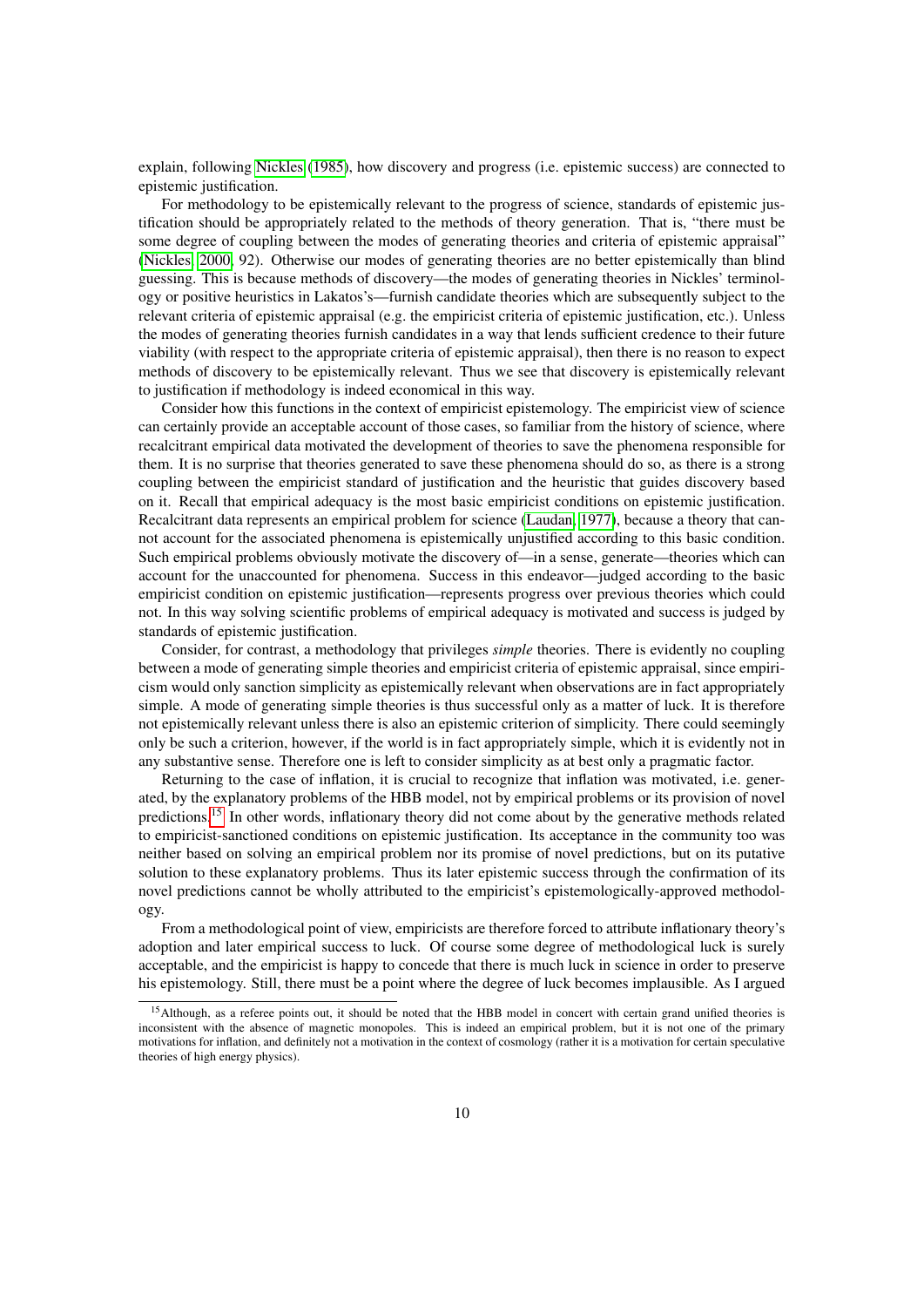above, when the luck involved is significant enough, i.e. preponderant or acutely severe, the empiricist position must countenance a corresponding degree of methodological skepticism. I claim that attributing inflation's success to methodological luck is indeed implausible for the luck involved is acutely severe. I provide two supporting arguments.

First, several factors point to the significance of this historical episode in cosmology: the inclusion of inflation as one of the central pillars of the present standard model of cosmology; the fact that COBE, WMAP, and Planck, the primary missions of which were to measure anisotropies in the CMB, were among the most important experiments in cosmology in the past few decades; the centrality of inflationary model-building to contemporary theoretical practice. If one of the most significant episodes in the history of scientific cosmology can only be methodologically explained by luck, this alone casts some serious doubt on the efficacy of scientific methodology in cosmology.

Second, when one looks at the precise predictions from inflationary theory and compares them to the spectrum of CMB temperature anisotropies, one finds a strikingly precise agreement in essentially all respects [\(Guth and Kaiser, 2005,](#page-13-2) 888). Practically speaking, one could not have intuited the spectrum of spatial inhomogeneities responsible for these anisotropies from the theoretical point of view of the HBB model, which makes no assumptions at all about possible divergences from perfect homogeneity, whereas the observed spectrum is (ostensibly) a natural prediction of inflationary theory. If cosmologists were merely guessing at possible spectra or theories that predict them, they likely would have been wrong given all the overwhelming number of alternative possible spectra of inhomogeneities. Favoring simple spectra would have made it more likely to guess the actual spectra, but, as pointed out above, simplicity is not epistemically relevant and hence a matter of luck. Thus, from the empiricist point of view inflationary theory must be viewed as an extraordinarily lucky guess.<sup>[16](#page-10-0)</sup>

The methodological luck involved in empiricist interpretations of the inflationary case is therefore severe. It follows, then, that empiricist epistemology is committed to a degree of methodological skepticism. It is thus far more plausible to suppose that cosmologists' acceptance of inflationary theory was epistemologically motivated—in other words, that their confidence in inflation's viability for future empirical test was epistemologically justified. Therefore epistemic justification should be more than empirical adequacy or a high degree of empirical confirmation, at least if one is to avoid a pronounced and implausible skepticism in the methodology of science.

#### 5 Explanationist Interpretation of Inflationary Case

If there were no reasonable alternative interpretation of the inflationary case according to which inflationary theory was epistemically justified, then perhaps one should be willing to accept the methodological skepticism attendant to empiricist epistemology. There is, I suggest, a reasonable alternative, one manifestly suggested by the case itself: inflationary theory was epistemically justified well in advance of its empirical confirmation because of its solutions to the HBB model's explanatory problems. Indeed, cosmologists standardly argue in favor of inflation—even in contemporary textbooks, papers, and reviews—for exactly this reason. If its acceptance were only for non-epistemic reasons, then its later empirical success would be, as I argued in the previous section, a matter of luck—methodological skepticism would then be close at hand. So instead, we might consider that (at least in some cases or contexts)

<span id="page-10-0"></span><sup>&</sup>lt;sup>16</sup>An important consideration when intuitively assessing underdetermination in this case is whether there are alternative theories of the early universe that could seed the initial perturbations which lead to the empirically confirmed spectrum of anisotropies in the CMB. If the nearly scale-free (flat) spectrum of perturbations is not really a distinctive prediction of inflation, then inflationary theory's success would not seem quite so lucky from an empiricist point of view. [Smeenk](#page-15-8) [\(forthcoming\)](#page-15-8), for example, has pointed out that in the early 70s, before the advent of inflation, [Harrison](#page-13-18) [\(1970\)](#page-13-18), [Peebles and Yu](#page-15-20) [\(1970\)](#page-15-20), and [Zeldovich](#page-16-2) [\(1972\)](#page-16-2) all gave various independent arguments for the initial spectrum of perturbations being scale-free. Whether their arguments are sufficient to establish the naturalness of the observed spectrum is an issue which clearly requires further careful analysis, not only to assess this aspect of inflationary theory's empirical consequences but also the degree to which inflationary theory is in fact confirmed, as cosmologists generally claim.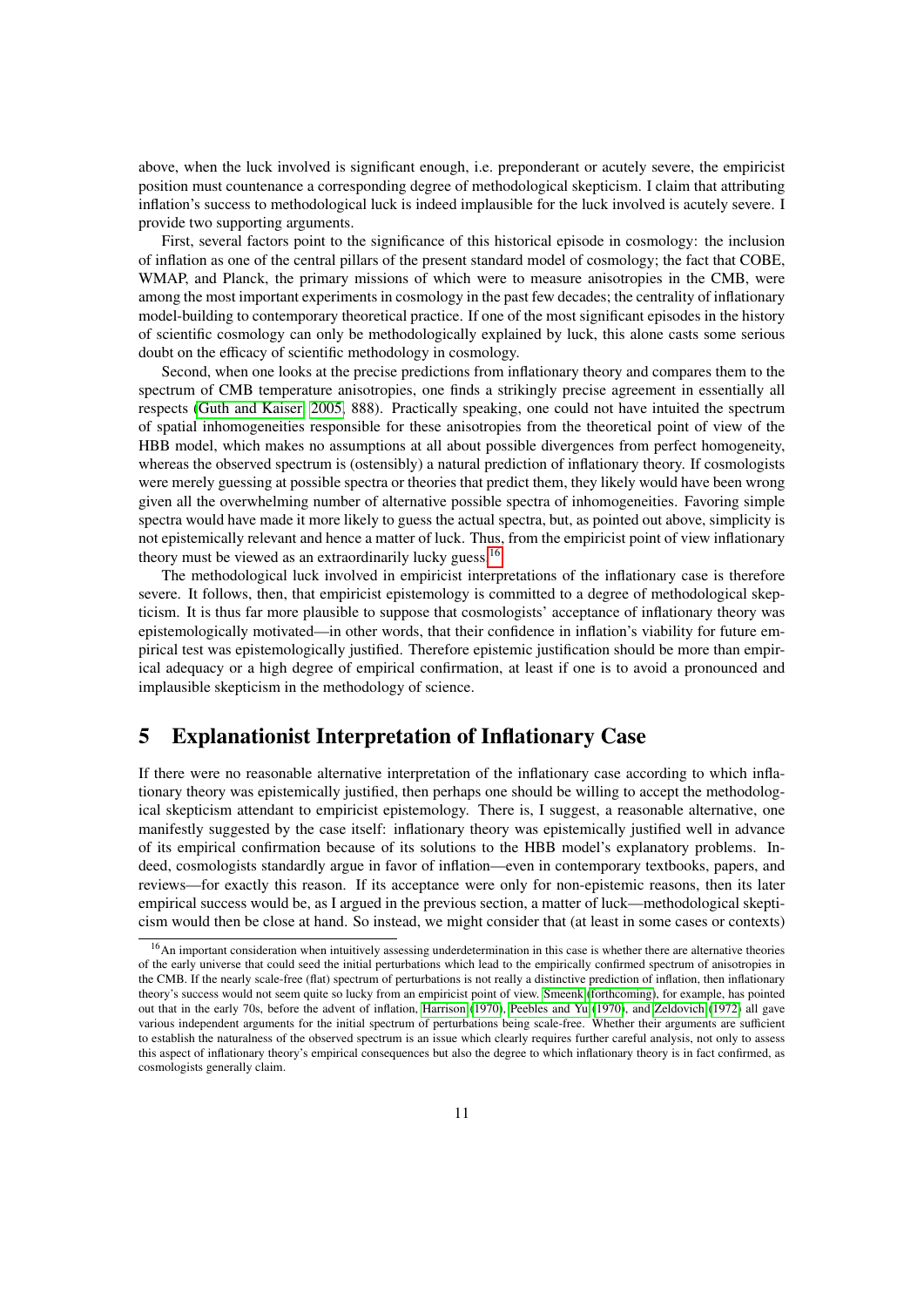a method of discovery based on solving explanatory problems is economical, i.e. reliably leads to success by an explanationist standard of epistemic appraisal. The prominence of this case in the history of cosmology and the striking confirmation of inflationary predictions should, I think, lend this thought at least some plausibility.

One way to argue for such a standard is to give an account of why solving explanatory problems is epistemically relevant.<sup>[17](#page-11-0)</sup> I do not have such an account and, in any case, am doubtful whether explanationism can bootstrap its way into epistemology. Another way, the one I take here, is to use the empiricist standards of justification to argue for the epistemic relevance of solving explanatory problems, since we know that these empiricist standards are reliable. In short, I argue that solving some explanatory problems, e.g. the HBB model's fine-tuning problems, is economical as judged by empiricist standards of appraisal, e.g. empirical adequacy. To the extent that solving explanatory problems is economical according to these standards one is licensed to introduce an independent explanationist standard of appraisal. In this way we ground an economy between a method of discovery based on solving explanatory problems and the assessment of solutions on the basis of an explanationist standard of appraisal—without having to moot an account of *why* it works.[18](#page-11-1)

The explanationist interpretation of the inflationary case then provides the following assessments:

- 1. (<1980) The HBB model is empirically justified because it meets the empiricist conditions but explanatorily unjustified because it suffers from various salient fine-tuning problems.
- 2. (1980) Inflationary theory is explanatorily justified because it solves the HBB model's fine-tuning problems.
- 3. (early 1980s) Inflationary theory is partially empirically justified by its empirical adequacy, although its novel empirical predictions remain unconfirmed.
- 4. (early 1980s) Inflationary theory is adopted by cosmologists because it is sufficiently epistemically justified.
- 5. (2000s) Inflationary theory is epistemically justified because of its empirical adequacy (and the successful confirmation of its novel predictions).

Solving explanatory problems is surely not as reliable as empiricist-sanctioned methods, but so long as explanationist methods are better than guessing they will be sufficiently reliable to count as methodological. The inflationary case, I claim, strongly suggests that at least in some contexts solving explanatory problems is economical. The importance of such a method should be particularly salient in contexts, like cosmology and high-energy physics, where the more reliable standards of epistemic appraisal are inapplicable or unreliable due to experimental and observational limitations. Indeed, such situations have become increasingly common in the physics of the last century, although I suspect they may be found elsewhere in science, especially in other historical sciences besides cosmology. I have offered only one case here (although I think it is a strong case); the epistemological significance of explanationism ultimately depends on the degree to which explanatory considerations play an important role in science as a whole.

One would naturally like to have a clear account of why solving explanatory problems is methodologically reliable. My aim in the present paper is more modest. I wish to show only that some methodological account is desirable to make sense of the inflationary story and that the explanationist one fits well. More work is required to establish whether other cases fit and what it is, precisely, that explanation contributes to the viability of theories.

<span id="page-11-0"></span><sup>&</sup>lt;sup>17</sup>A referee points out that a natural story to tell is that explanatory considerations are truth-tropic. However, in keeping with my remarks in the introduction, I do not wish to take a stand one way or the other on the realism question.

<span id="page-11-1"></span><sup>&</sup>lt;sup>18</sup>I do not assume that success by this standard of appraisal licenses an inference to the truth of the theory, as I do not wish to presuppose realism or the validity of IBE. It is sufficient for my purposes that success by this standard only confirms the viability of the theory (where "viability" refers to some epistemic value weaker than truth).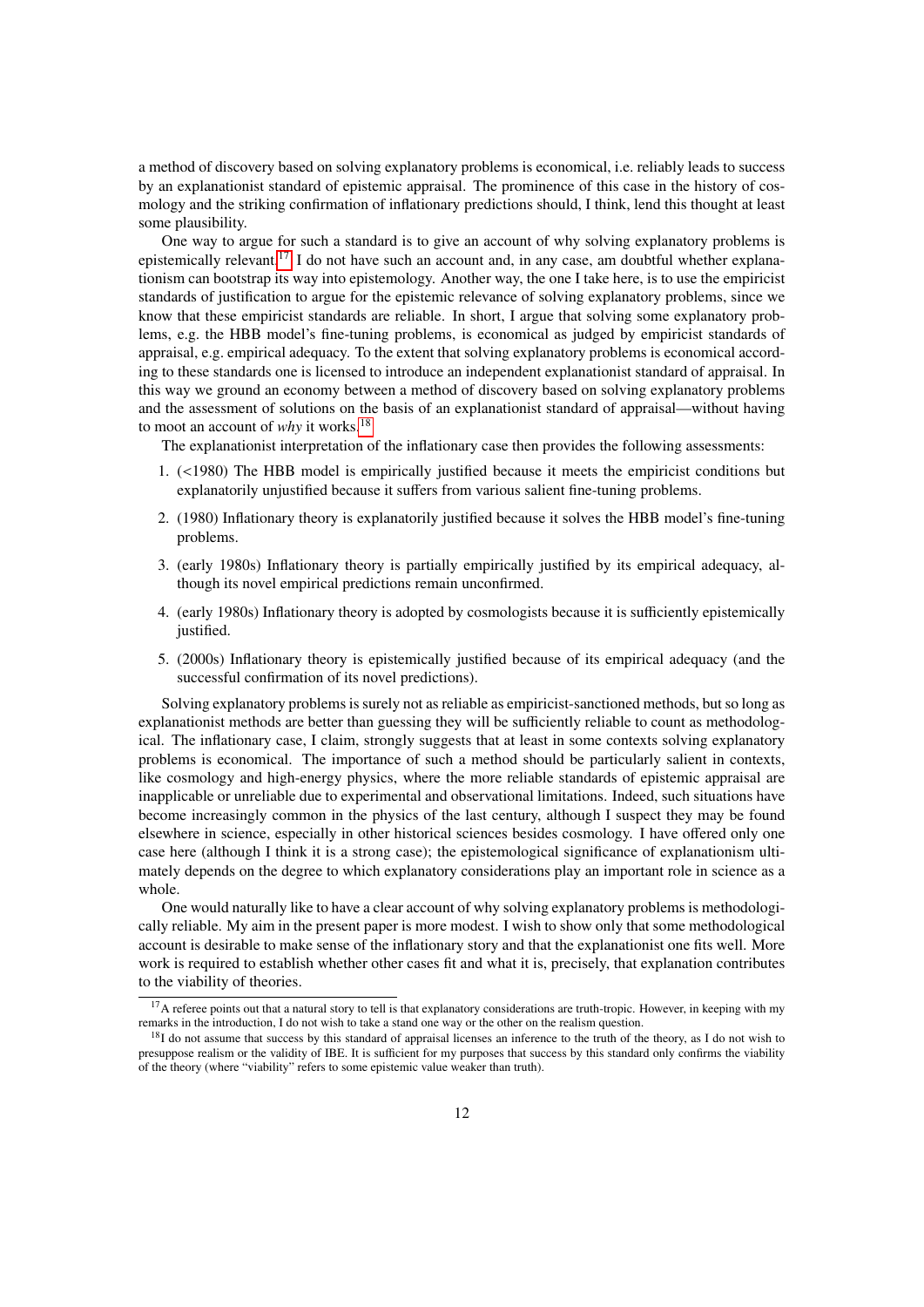### 6 Concluding Remarks

I have argued that explanatory considerations can epistemically justify theories on the basis of the case of inflationary cosmology. Inflationary theory was proposed and accepted in the cosmological community because of its solution of the hot big bang model's fine-tuning problems. These problems are explanatory problems, for the HBB model's explanations of certain cosmological conditions are fragile in a way compared to which inflationary theory's explanations are more robust. I claim that at this point inflationary theory was already adequately justified, such that the later observational confirmation of the theory only reinforced the epistemic justification that the theory already enjoyed.

Although my proposal is an explanationist one, I emphasize again that it does not necessarily presuppose that explanatory considerations can justify inferences to truth like inference to the best explanation purports to do. It is therefore not committed to scientific realism—although it is certainly compatible with it. For this reason my argument advances reasons to take seriously the methodological role of explanation independently of the considerations raised in the scientific realism debate. These reasons are based not on general philosophical arguments but rather on attention to scientific practice in an actual historical case.

I argued against broadly empiricist interpretations of this case in order to show that standards of epistemic justification that go beyond empiricist standards are required to account for the successes of inflationary theory. Empiricist interpretations cannot adequately explain the success of inflationary theory, essentially because the acceptance of the theory cannot be attributed to methods of theory generation sanctioned by empiricist standards of justification. This circumstance becomes problematic when one considers the likelihood of this success. I argued that the degree of luck involved (which the empiricist necessarily must accept) is severe in this case, such that the empiricist interpretation must countenance a significant and undesirable degree of methodological skepticism in science. To avoid this skepticism some "extra-empirical" standard of justification is required; the one that is naturally suggested by the case of inflation is the explanationist one I propose.

#### References

- <span id="page-12-4"></span>Albrecht, Andreas, and Paul Steinhardt. "Cosmology for Grand Unified Theories with Radiatively Induced Symmetry Breaking." *Physical Review Letters* 48: (1982) 1220–1223.
- <span id="page-12-0"></span>Azhar, Feraz, and Jeremy Butterfield. "Scientific Realism and Primordial Cosmology." In *The Routledge Handbook of Scientific Realism*, edited by Juha Saatsi, London and New York: Routledge, forthcoming.
- <span id="page-12-5"></span>Bardeen, James, Paul Steinhardt, and Michael Turner. "Spontaneous creation of almost scale-free density perturbations in an inflationary universe." *Physical Review D* 28: (1983) 679–693.
- <span id="page-12-7"></span>Barnes, Eric. *The Pardox of Predictivism*. Cambridge: Cambridge University Press, 2008.
- <span id="page-12-6"></span>Baumann, Daniel. "TASI Lectures on Inflation." ArXiv Eprint, 2009. [http://arxiv.org/abs/0907.](http://arxiv.org/abs/0907.5424) [5424](http://arxiv.org/abs/0907.5424).
- <span id="page-12-2"></span>Beisbart, Claus. "Can We Justifiably Assume the Cosmological Principle in Order to Break Model Underdetermination in Cosmology?" *Journal for General Philosophy of Science* 40: (2009) 175–205.
- <span id="page-12-1"></span>Beisbart, Claus, and Tobias Jung. "Privileged, Typical, or Not Even That?—Our Place in the World According to the Copernican and the Cosmological Principles." *Journal for General Philosophy of Science* 37: (2006) 225–256.
- <span id="page-12-3"></span>Butterfield, Jeremy. "On Under-determination in Cosmology." *Studies in History and Philosophy of Modern Physics* 46: (2014) 57–69.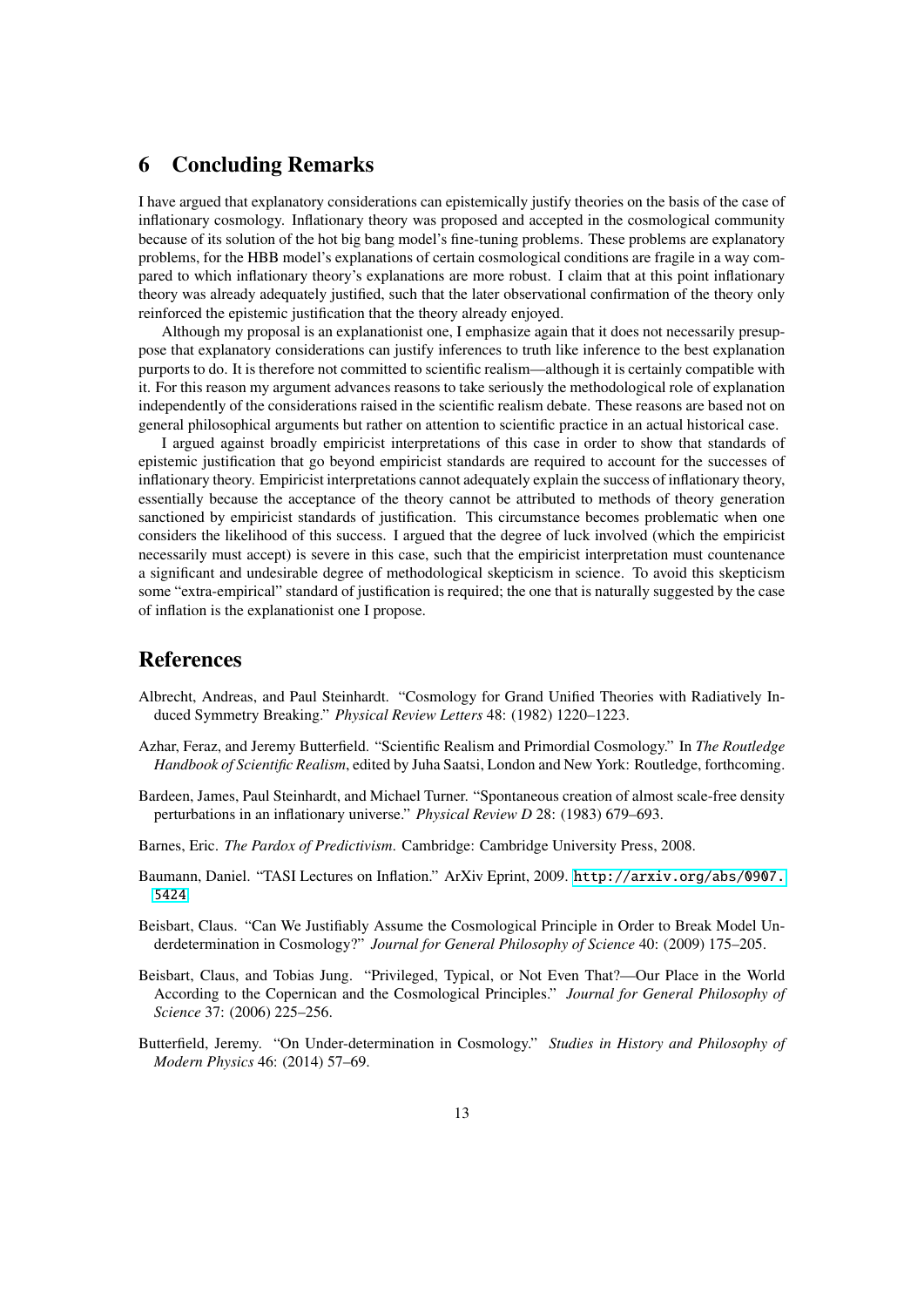- <span id="page-13-15"></span>Collins, Robin. "Against the Epistemic Value of Prediction over Accommodation." *Noûs* 28: (1994) 210–224.
- <span id="page-13-3"></span>Curiel, Erik. "Measure, Topology and Probabilistic Reasoning in Cosmology." PhilSci Archive Eprint, 2015. <http://philsci-archive.pitt.edu/11677/>.
- <span id="page-13-13"></span>Dawid, Richard. *String Theory and the Scientific Method*. Cambridge: Cambridge University Press, 2013.
- <span id="page-13-5"></span>Dicke, Robert, and Jim Peebles. "The Big Bang Cosmology—Enigmas and Nostrums." In *General Relativity: An Einstein Centenary Survey*, edited by Stephen Hawking, and Werner Israel, Cambridge: Cambridge University Press, 1979, chapter 9, 504–517.
- <span id="page-13-6"></span>Dodelson, Scott. *Modern Cosmology*. San Diego, CA: Academic Press, 2003.
- <span id="page-13-17"></span>Douglas, Heather, and P. D. Magnus. "State of the Field: Why novel prediction matters." *Studies in History and Philosohy of Science Part A* 44: (2013) 580–589.
- <span id="page-13-4"></span>Earman, John. *Bangs, Crunches, Whimpers, and Shrieks*. Oxford: Oxford University Press, 1995.
- <span id="page-13-0"></span>Earman, John, and Jesus Moster´ın. "A Critical Look at Inflationary Cosmology." *Philosophy of Science* 66: (1999) 1–49.
- <span id="page-13-7"></span>Ellis, George. "Issues in the Philosophy of Cosmology." In *Philosophy of Physics*, edited by John Earman, and Jeremy Buttefield, Amsterdam: Elsevier, 2007, volume B of *Handbook of the Philosophy of Science*, 1183–1285.
- <span id="page-13-14"></span>Friederich, Simon, Robert Harlander, and Koray Karaca. "Philosophical perspectives on ad hoc hypotheses and the Higgs mechanism." *Synthese* 191: (2014) 3897–3917.
- <span id="page-13-1"></span>Guth, Alan. "Inflationary universe: A possible solution to the horizon and flatness problems." *Physical Review D* 23, 2: (1981) 347–356.
- <span id="page-13-2"></span>Guth, Alan, and David Kaiser. "Inflationary Cosmology: Exploring the Universe from the Smallest to the Largest Scales." *Science* 307: (2005) 884–890.
- <span id="page-13-10"></span>Guth, Alan, David Kaiser, and Yasunori Nomura. "Inflationary paradigm after Planck 2013." *Physics Letters B* 733: (2014) 112–119.
- <span id="page-13-8"></span>Guth, Alan, and So-Young Pi. "Fluctuations in the New Inflationary Universe." *Physical Review Letters* 49: (1982) 1110–1113.
- <span id="page-13-16"></span>Harker, David. "On the Predilections for Predictions." *British Journal for the Philosophy of Science* 59: (2008) 429–453.
- <span id="page-13-18"></span>Harrison, Edward. "Fluctuations at the threshold of classical cosmology." *Physical Review D* 1: (1970) 2726–2730.
- <span id="page-13-9"></span>Hawking, Stephen. "The development of irregularities in a single bubble inflationary universe." *Physics Letters B* 115: (1982) 295–297.
- <span id="page-13-12"></span>Ijjas, Anna, Robert Brandenberger, and Abraham Loeb. "Inflationary schism." *Physics Letters B* 736: (2014) 142–146.
- <span id="page-13-11"></span>Ijjas, Anna, Paul Steinhardt, and Abraham Loeb. "Inflationary paradigm in trouble after Planck2013." *Physics Letters B* 723: (2013) 261–266.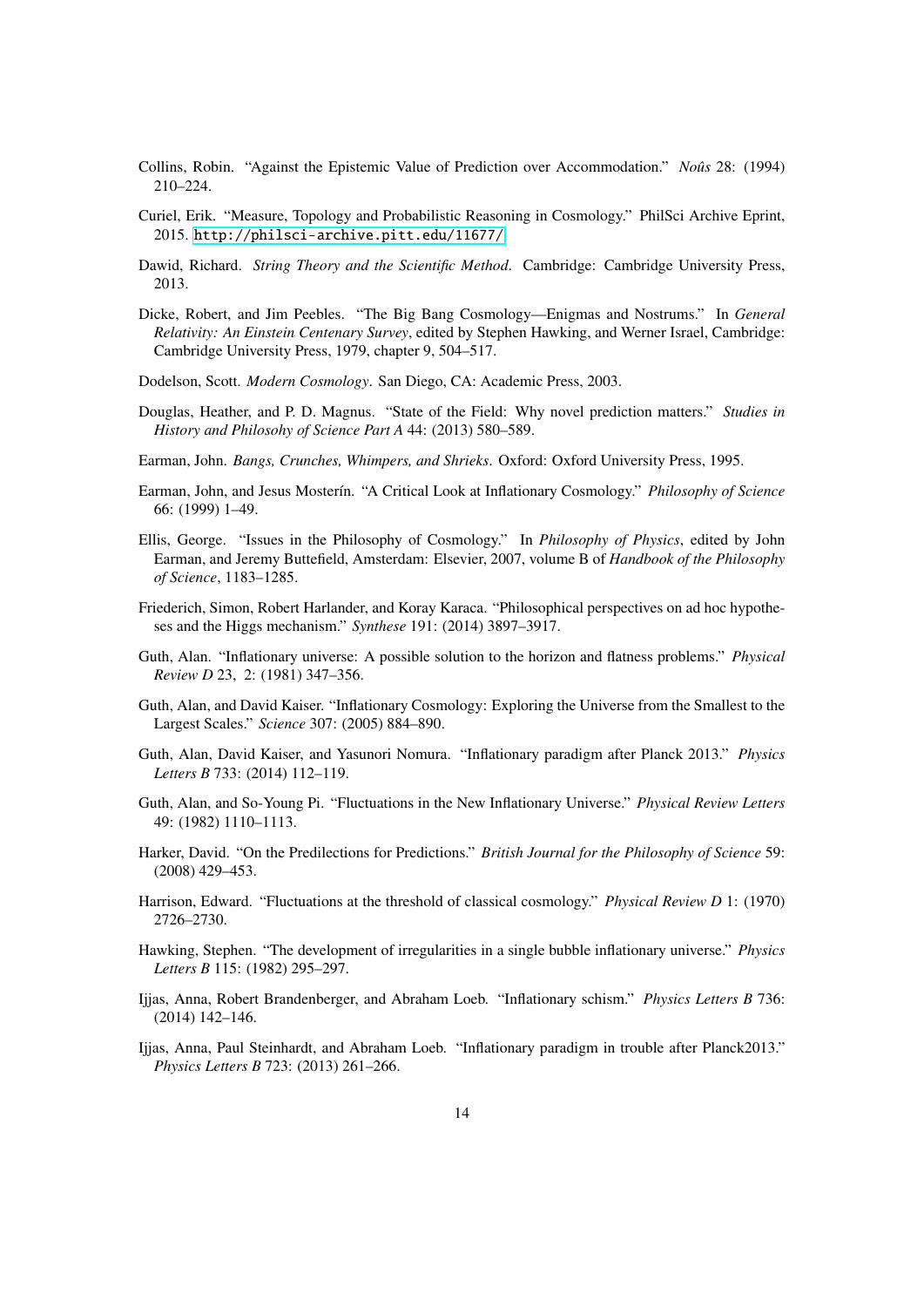<span id="page-14-19"></span>Jantzen, Benjamin. "Discovery without a 'Logic' Would Be a Miracle." *Synthese* 193: (2016) 3209–3238.

- <span id="page-14-4"></span>Kragh, Helge. *Cosmology and Controversy*. Princeton: Princeton University Press, 1996.
- <span id="page-14-2"></span>Laudan, Larry. *Progress and Its Problems: Towards a Theory of Scientific Growth*. Berkeley: University of California Press, 1977.
- <span id="page-14-11"></span>Lightman, Alan, and Roberta Brawer. *Origins: The Lives and Worlds of Modern Cosmologists*. Cambridge, MA: Harvard University Press, 1990.
- <span id="page-14-6"></span><span id="page-14-1"></span>Linde, Andrei. "A New Inflationary Universe Scenario: A Possible Solution of the Horizon, Flatness, Homogeneity, Isotropy, and Primordial Monopole Problems." *Physics Letters B* 108: (1982) 389–393.
	- . *Particle Physics and Inflationary Cosmology*, volume 5 of *Contemporary Concepts in Physics*. Boca Raton, FL: CRC Press, 1990.

<span id="page-14-13"></span>. "Inflationary Cosmology." In *Inflationary Cosmology*, edited by Martin Lemoine, Jerome Martin, and Patrick Peter, Berlin: Springer Verlag, 2007, volume 738 of *Lecture Notes in Physics*, 1–54.

<span id="page-14-14"></span>. "Inflationary Cosmology after Planck 2013.", 2014. [http://arxiv.org/pdf/1402.0526v2.](http://arxiv.org/pdf/1402.0526v2.pdf) [pdf](http://arxiv.org/pdf/1402.0526v2.pdf).

<span id="page-14-17"></span>Lipton, Peter. "Prediction and Prejudice." *International Studies in the Philosophy of Science* 4: (1990) 51–65.

<span id="page-14-0"></span>. *Inference to the Best Explanation*. London and New York: Routledge, 2004, 2nd edition.

<span id="page-14-5"></span>Longair, Malcolm. *The Cosmic Century*. Cambridge: Cambridge University Press, 2006.

<span id="page-14-15"></span>Longino, Helen. *The Fate of Knowledge*. Princeton, NJ: Princeton University Press, 2002.

- <span id="page-14-16"></span>Maher, Patrick. "Prediction, Accommodation, and the Logic of Discovery." *PSA: Proceedings of the Biennial Meeting of the Philosophy of Science Association* 1988, 1: (1988) 273–285.
- <span id="page-14-10"></span>Malament, David. *Topics in the Foundations of General Relativity and Newtonian Gravity Theory*. Chicago: University of Chicago Press, 2012.
- <span id="page-14-9"></span>McCabe, Gordon. "The structure and interpretation of cosmology: Part I—general relativistic cosmology." *Studies in History and Philosophy of Modern Physics* 35: (2004) 549–595.
- <span id="page-14-3"></span>McCoy, Casey. "Does inflation solve the hot big bang model's fine-tuning problems?" *Studies in History and Philosophy of Modern Physics* 51: (2015) 23–36.
- <span id="page-14-8"></span>. *Philosophical Implications of Inflationary Cosmology*. Ph.D. thesis, 2016.
- <span id="page-14-7"></span>Mukhanov, Viatcheslav. *Physical Foundations of Cosmology*. Cambridge: Cambridge University Press, 2005.
- <span id="page-14-12"></span>Mukhanov, Viatcheslav, and Gennady Chibisov. "Quantum fluctuations and a nonsingular universe." *JETP Letters* 33: (1981) 532–535.
- <span id="page-14-20"></span><span id="page-14-18"></span>Nickles, Thomas. "Beyond Divorce: Current Status of the Discovery Debate." *Philosophy of Science* 52: (1985) 177–206.
	- . "Lakatosian Heuristics and Epistemic Support." *British Journal for the Philosophy of Science* 38: (1987) 181–205.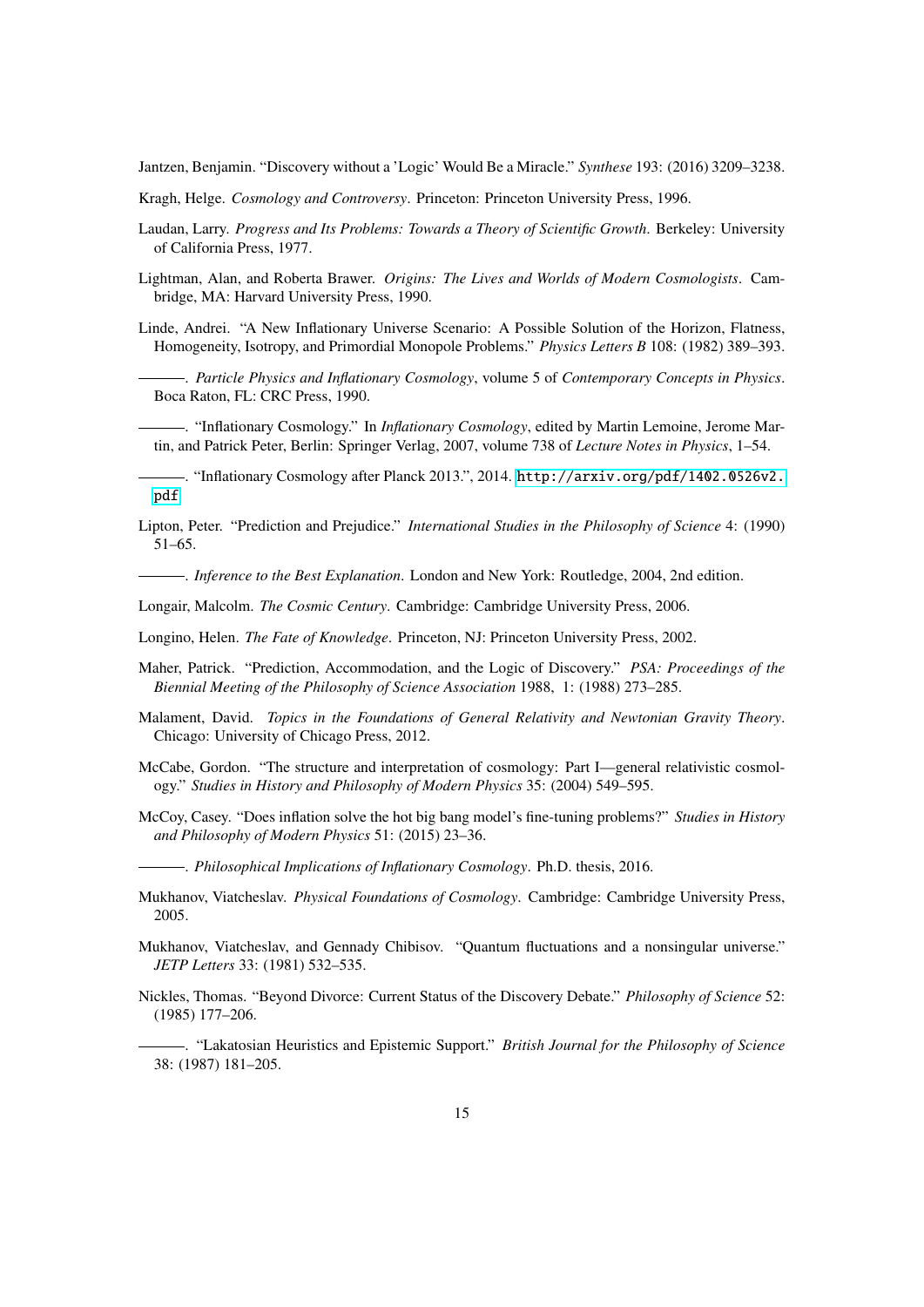<span id="page-15-14"></span>. "Truth or Consequences? Generative versus Consequential Justification in Science." *PSA: Proceedings of the Biennial Meeting of the Philosophy of Science Association* 1988.

- <span id="page-15-16"></span>. "Discovery Logics." *Philosophica* 45: (1990) 7–32.
- <span id="page-15-19"></span>. "Discovery." In *A Companion to the Philosophy of Science*, Oxford: Blackwell, 2000.
- <span id="page-15-20"></span>Peebles, P.J.E., and J.T. Yu. "Primeval adiabatic perturbation in an expanding universe." *The Astrophysical Journal* 162: (1970) 815–836.
- <span id="page-15-7"></span>Penrose, Roger. "Difficulties with Inflationary Cosmology." *Annals of the New York Academy of Science* 571: (1989) 249–264.

<span id="page-15-18"></span>Popper, Karl. *Conjectures and Refutations*. London and New York: Routledge, 2002, 2nd edition.

- <span id="page-15-17"></span>Schickore, Jutta. "Scientific Discovery." In *The Stanford Encyclopedia of Philosophy*, edited by Edward Zalta, 2014. Spring 2014 edition. [http://plato.stanford.edu/archives/spr2014/entries/](http://plato.stanford.edu/archives/spr2014/entries/scientific-discovery/) [scientific-discovery/](http://plato.stanford.edu/archives/spr2014/entries/scientific-discovery/).
- <span id="page-15-2"></span>Schiffrin, Joshua, and Robert Wald. "Measure and probability in cosmology." *Physical Review D* 86: (2012) 1–20.

<span id="page-15-9"></span>Sklar, Lawrence. "Methodological Conservatism." *The Philosophical Review* 84, 3: (1975) 374–400.

<span id="page-15-10"></span>. "Do Unborn Hypotheses Have Rights?" *Pacific Philosophical Quarterly* 62: (1981) 17–29.

<span id="page-15-6"></span>Smeenk, Chris. *Approaching the Absolute Zero of Time: Theory Development in Early Universe Cosmology*. Ph.D. thesis, Unversity of Pittsburgh, Pittsburgh, PA, 2003.

<span id="page-15-3"></span>. "False Vacuum: Early Universe Cosmology and the Development of Inflation." In *The Universe of General Relativity*, edited by A. J. Kox, and Jean Eisenstaedt, Boston: Birkhauser, 2005, chapter 13, ¨ 223–257.

<span id="page-15-4"></span>. "Philosophy of Cosmology." In *The Oxford Handbook of Philosophy of Physics*, edited by Robert Batterman, Oxford: Oxford University Press, 2013, chapter 17, 607–652.

<span id="page-15-8"></span>. "Inflation and the Origin of Structure." In *Beyond Einstein*, edited by David Rowe, Basel: Birkhäuser, forthcoming.

<span id="page-15-12"></span><span id="page-15-11"></span>Stanford, Kyle. "Refusing the Devil's Bargain: What Kind of Underdetermination Should We Take Seriously?" *Philosophy of Science* 68: (2001) S1–S12.

. *Exceeding Our Grasp*. Oxford: Oxford University Press, 2006.

<span id="page-15-0"></span>. "Underdetermination of Scientific Theory." In *The Stanford Encyclopedia of Philosophy*, edited by Edward Zalta, 2016. Spring 2016 edition. [http://plato.stanford.edu/archives/spr2016/](http://plato.stanford.edu/archives/spr2016/entries/scientific-underdetermination/) [entries/scientific-underdetermination/](http://plato.stanford.edu/archives/spr2016/entries/scientific-underdetermination/).

<span id="page-15-13"></span>van Fraassen, Bas. *The Scientific Image*. Oxford: Oxford University Press, 1980.

<span id="page-15-1"></span>. *Laws and Symmetry*. Oxford: Oxford University Press, 1989.

<span id="page-15-5"></span>Weinberg, Steven. *Cosmology*. Oxford: Oxford University Press, 2008.

<span id="page-15-15"></span>White, Roger. "The Epistemic Advantage of Prediction over Accommodation." *Mind* 112: (2003) 653– 683.